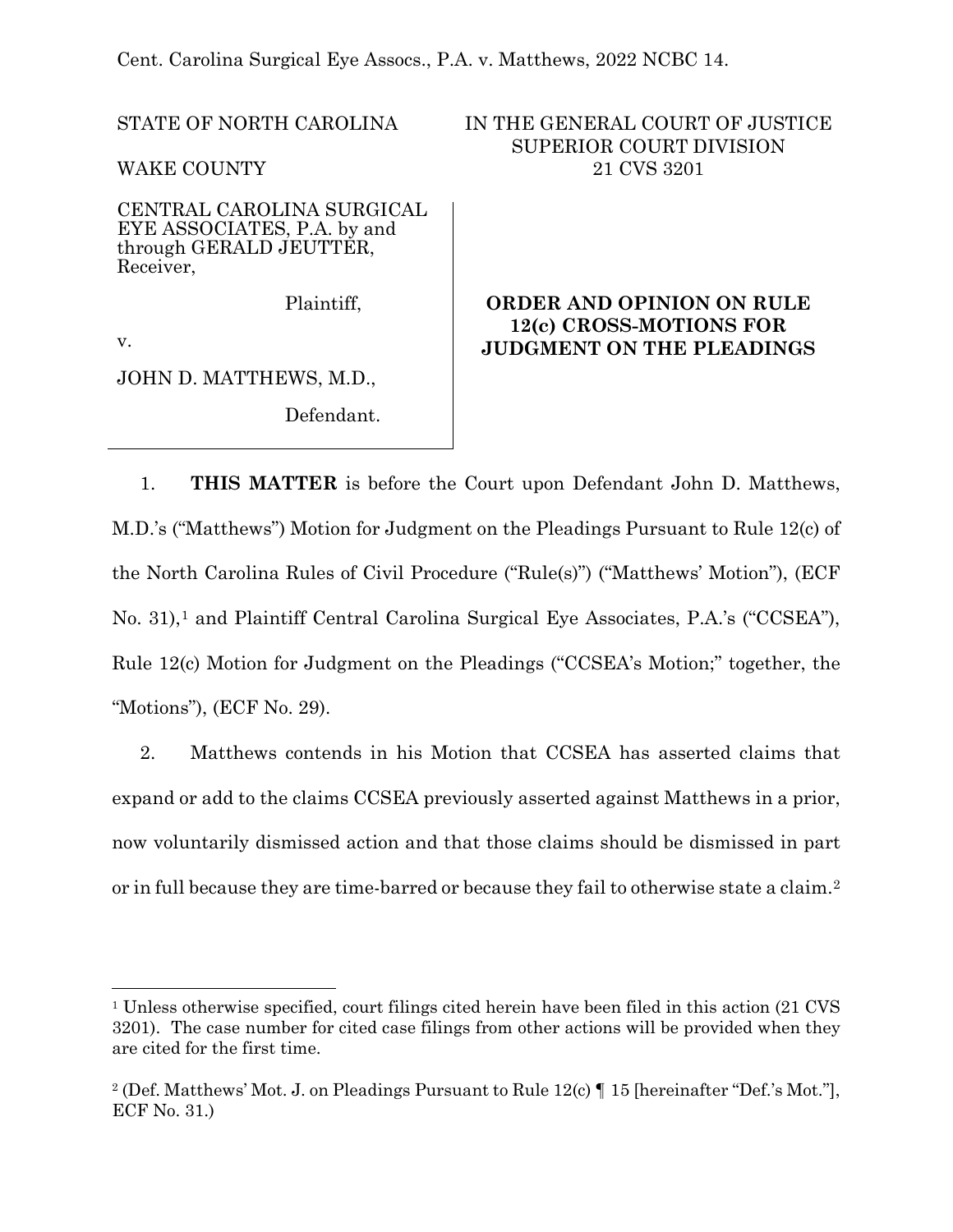3. CCSEA asserts in its Motion that four of Matthews' counterclaims, each of which seeks recovery of sums Matthews alleges he is owed for unpaid compensation and distributions as an employee and shareholder of CCSEA, are fatally deficient as pleaded and should be dismissed as a matter of law.[3](#page-1-0)

4. After reviewing the Motions, the related briefing, the arguments of counsel at the hearing on the Motions, and other appropriate matters of record, the Court

**GRANTS in part** and **DENIES in part** each Motion for the reasons set forth below.

*Law Offices of Richard M. Greene, by Richard M. Greene, for Plaintiff Central Carolina Surgical Eye Associates, P.A.* 

*Oak City Law LLP, by Robert E. Fields, III, for Gerald A. Jeutter, Jr., Receiver for Central Carolina Surgical Eye Associates, P.A.*

*Pinto Coates Kyre & Bowers, PLLC, by Lyn K. Broom, and Teague Rotenstreich Stanaland Fox & Holt PLLC, by Steven B. Fox and Mallory G. Horn, for Defendant John D. Matthews, M.D.*

Bledsoe, Chief Judge.

# I.

# FACTUAL AND PROCEDURAL BACKGROUND

A. Factual Background

5. CCSEA was an ophthalmological medical practice in Greensboro, North Carolina that was formed in 1992 when Richard Epes, M.D. ("Epes") and Matthews sold their interests in a predecessor entity known as Central Carolina Surgical Eye Associates, P.A. ("Old CCSEA") and formed a new medical practice using the same

<span id="page-1-0"></span><sup>3</sup> (Pl.'s Rule 12(c) Mot. J. on Pleadings [hereinafter "Pl.'s Mot."], ECF No. 29.)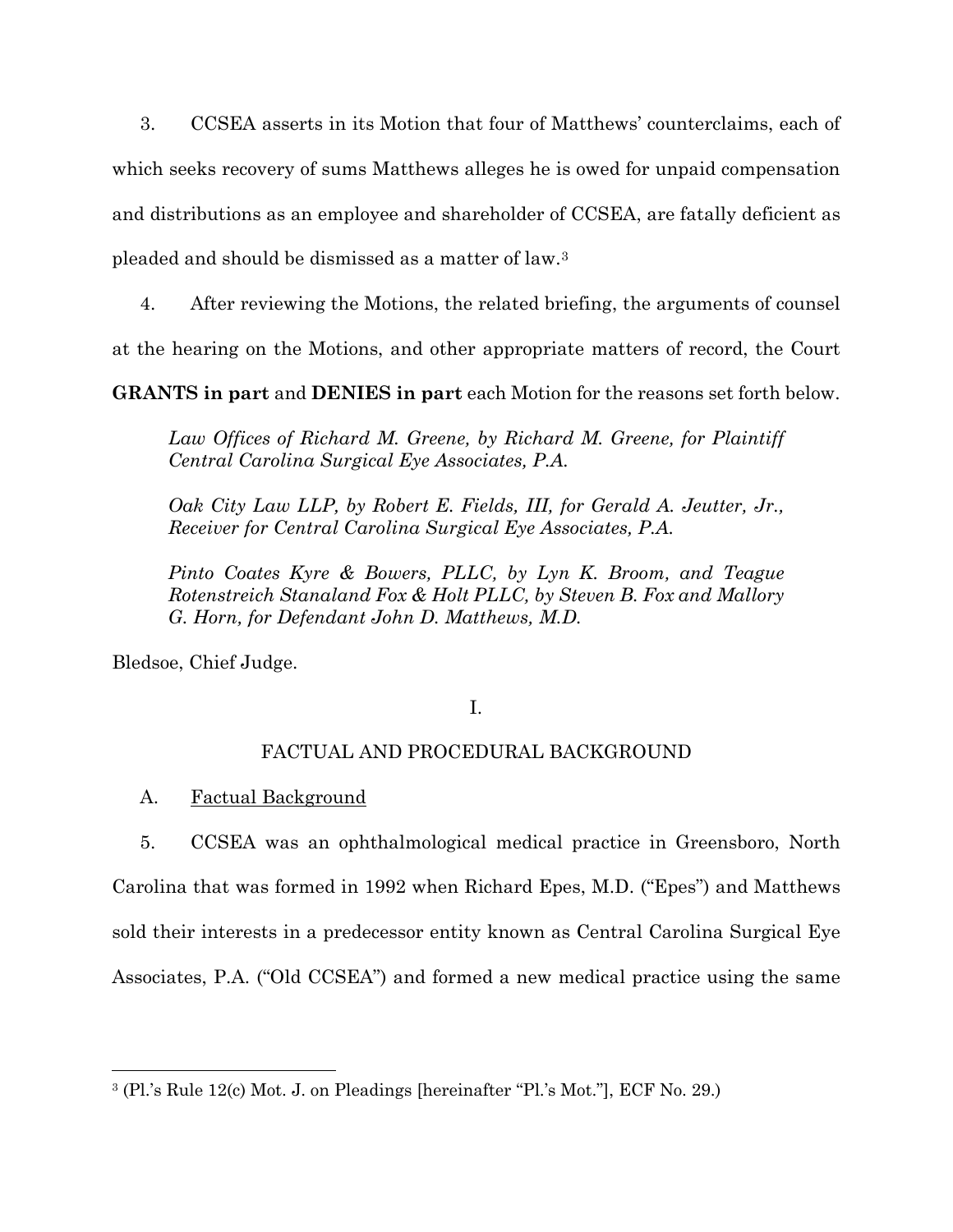name.[4](#page-2-0) Epes and Matthews acquired all of the stock in the new CCSEA, with Epes holding 7[5](#page-2-1)% of the stock and Matthews holding 25%.<sup>5</sup>

6. CCSEA alleges that Matthews entered an Employment Agreement with CCSEA in 1992 to provide ophthalmological services as a part of the sale of Old CCSEA and that Matthews has been a director and officer of CCSEA ever since. (2021 Compl. ¶¶ 5–8). The initial term of the Employment Agreement was for five years, and the Agreement automatically renewed for subsequent five-year terms unless Matthews provided notice of his intent to terminate at least one year prior to the end of any five-year term. (2021 Compl. Ex. A at 2.) The Agreement contained non-competition and non-solicitation covenants purporting to restrict Matthews' ability to compete against CCSEA and solicit its patients and employees.

7. The parties acknowledge that Matthews and six other CCSEA employees left their employment with CCSEA on 19 July 2012 and within days of their departure began providing ophthalmological services under the trade name Triad

<span id="page-2-0"></span><sup>4</sup> (Compl. ¶¶ 4–5 [hereinafter "2021 Compl."], ECF No. 4; 2021 Compl. Ex. A, ECF No. 4.1.)

<span id="page-2-1"></span><sup>5</sup> (2021 Compl. ¶¶ 4–5; Def.'s Answer, Mot. Dismiss and Countercl. ¶¶ 4–5 [hereinafter "2021 Answer"], ECF No. 14.) Matthews has filed four separate answers and counterclaims in the lawsuits between these two parties: (i) a 20 August 2015 Motion to Dismiss, Answer, and Counterclaims, ("2015 Answer and Countercl.," ECF No. 10.3 (15 CVS 7266)); (ii) an 8 January 2016 Amended Motion to Dismiss, Answer and Counterclaims for Set-off/Offset and Constructive Trust, ("2015 Am. Answer and Countercl.," ECF No. 289 (15 CVS 1648)); (iii) a 10 June 2021 Answer, Motion to Dismiss and Counterclaims, ("2021 Answer and Countercl.," ECF No. 14); and (iv) a 13 August 2021 Amended Answer, Motions to Dismiss and Counterclaims, ("2021 Am. Answer and Countercl.," ECF No. 25), which amended the 2021 counterclaims but not the 2021 answer. The answer and counterclaim paragraphs of each filing are separately numbered, so, to avoid ambiguity, the answer portions will be cited as "2015 Answer," "2015 Am. Answer," and "2021 Answer," and the counterclaim portions will be cited as "2015 Countercl.," "2015 Am. Countercl.," "2021 Countercl.," and "2021 Am. Countercl."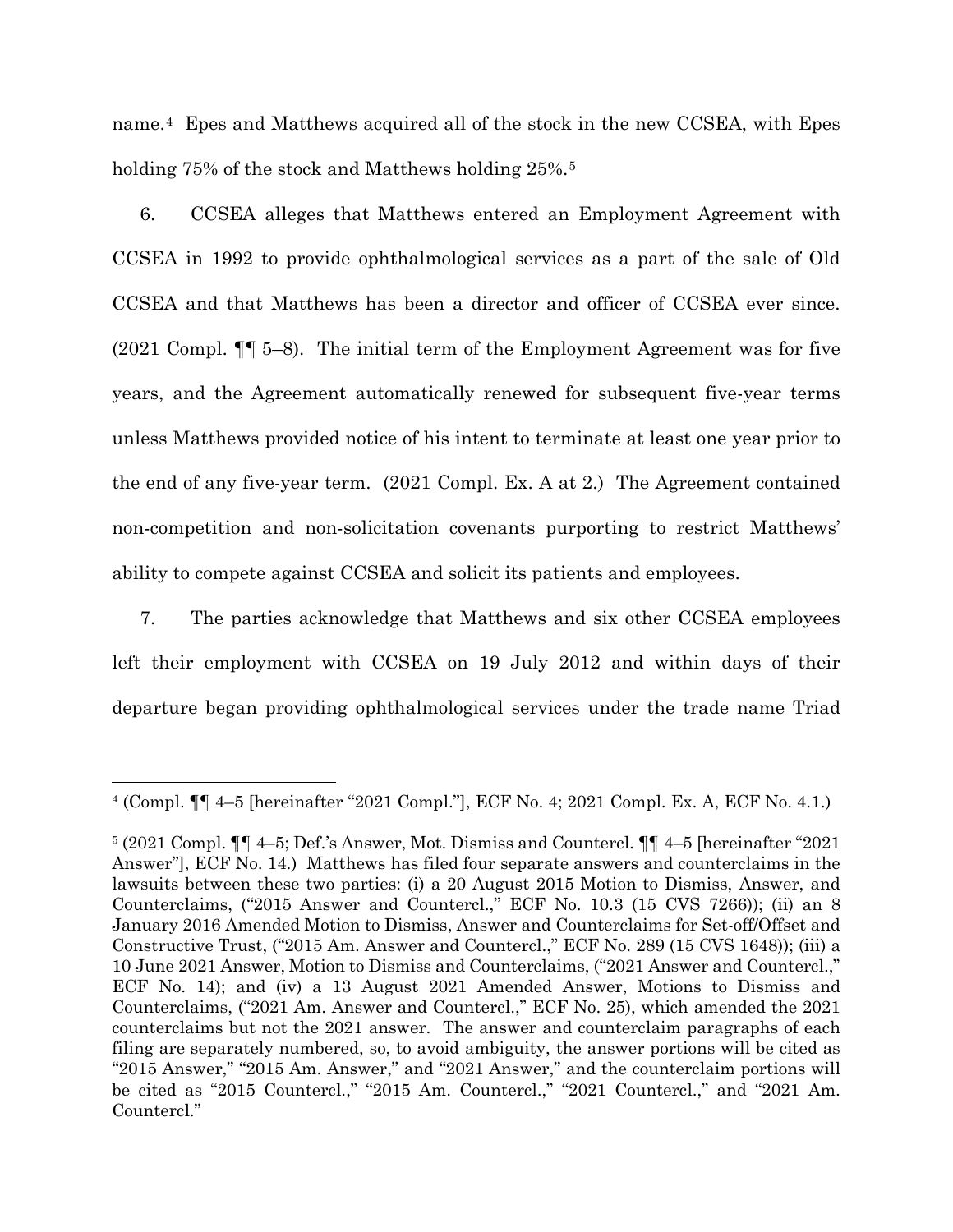Retina and Diabetic Eye Center ("Triad Retina") at a fully equipped medical facility located within five miles of CCSEA. (2021 Compl. ¶¶ 14, 16; 2021 Answer ¶¶ 14, 16.) According to CCSEA, the Employment Agreement had automatically renewed for a five-year term through 30 June 2017 and was in full force and effect at the time Matthews and his departing colleagues terminated their employment with CCSEA. (2021 Compl. ¶ 13.)

8. CCSEA alleges that soon thereafter patients began calling CCSEA to report that Triad Retina had been calling them on behalf of Matthews and soliciting them to become new patients of Triad Retina. (2021 Compl. ¶ 46.) CCSEA further alleges that Matthews used confidential patient information to solicit patients away from CCSEA for Matthews' "financial benefit," ultimately causing "more than 1,400 patients" to leave CCSEA's practice for Triad Retina and causing CCSEA to "suffer significant damages and loss of patient revenue[.]" (2021 Compl. ¶¶ 21, 33–34, 40.)

9. For his part, Matthews denies the enforceability of the Employment Agreement on various grounds, contends that the Agreement was terminated no later than 2007, rendering him an at-will employee at liberty to leave CCSEA's employment without further obligation thereunder, (2021 Countercl. ¶¶ 14, 23; *see, e.g.*, 2021 Answer ¶ 14), and asserts that he was never an officer or a director of CCSEA, alleging that Epes "effectively shut him out of those roles[,]" (2021 Countercl. ¶ 11; 2021 Answer ¶¶ 27–37, 43–55). He also asserts counterclaims, alleging that during his employment, CCSEA continuously undercompensated him,[6](#page-3-0) failed to

<span id="page-3-0"></span> $6$  (2015 Am. Countercl.  $\P\P$  16(a)–(b), (d)–(f), (l)–(p), (v), 20–29, 46–51; 2021 Countercl.  $\P\P$  15(a)–(b), (d)–(f), (l)–(p), (v), 19–20, 27–28.)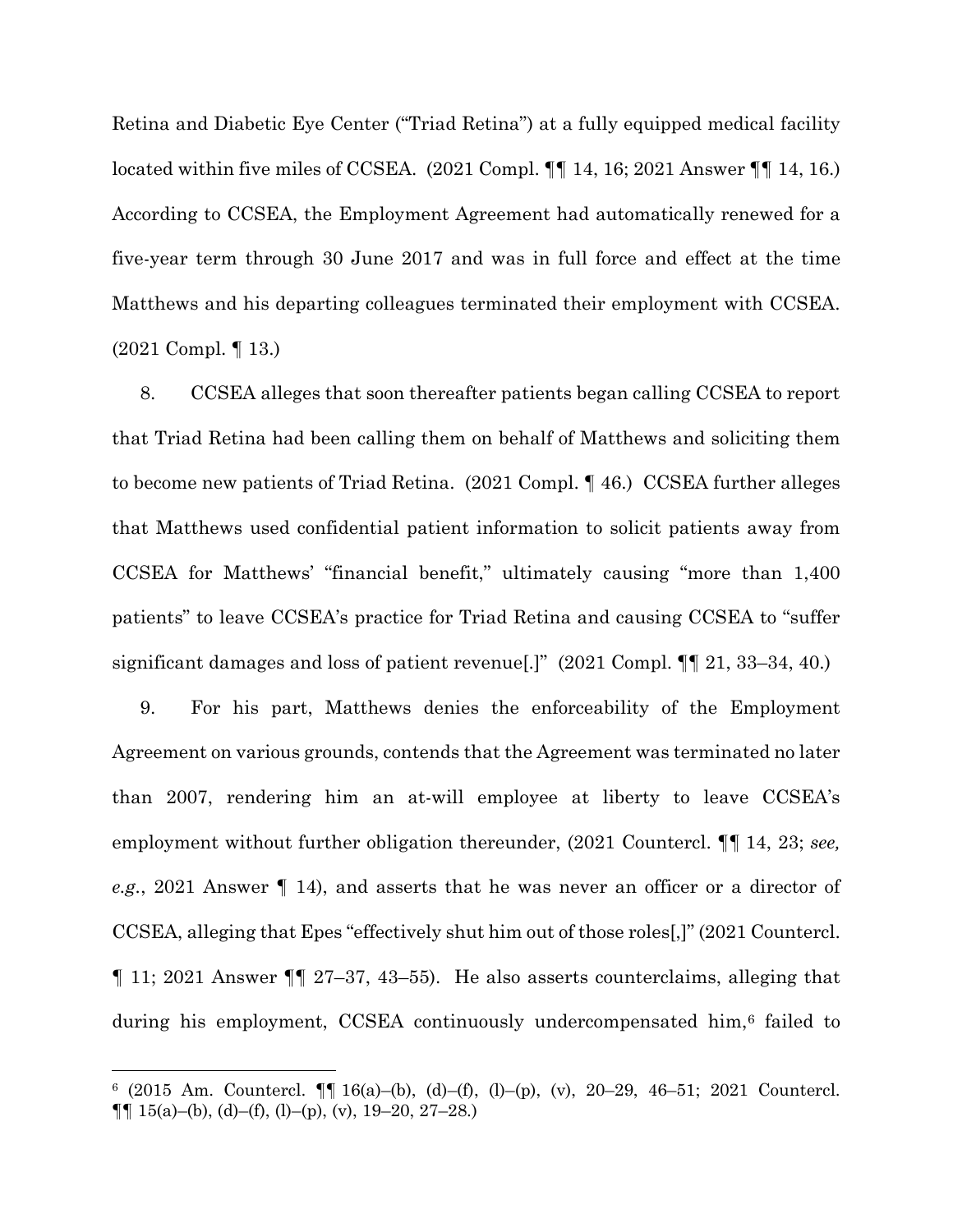provide him with adequate equipment and facilities,[7](#page-4-0) and failed to pay him required distributions.[8](#page-4-1)

10. CCSEA is no longer operating and is in receivership. *Old Battleground Props. v. Cent. Carolina Surgical Eye Assocs., P.A.*, 2015 NCBC LEXIS 19, \*24 (N.C. Super. Ct. Feb. 25, 2015).

B. Procedural Background<sup>9</sup>

11. CCSEA's receiver, Gerald Jeutter, has filed two actions against Matthews arising from Matthews' departure from his employment with CCSEA in 2012. The complaint initiating the first action (the "First Action") was filed on 17 July 2015 (the "2015 Complaint"). In that action, CCSEA sought damages for Matthews' alleged breaches of contract and fiduciary duty and requested an accounting of and a constructive trust over all income Matthews received from former CCSEA patients after he terminated his employment with CCSEA.[10](#page-4-3)

12. Matthews filed an answer and counterclaims in response to the 2015 Complaint on 20 August 2015. (2015 Answer and Countercl.) CCSEA subsequently

<span id="page-4-0"></span><sup>7</sup> (2015 Am. Countercl. ¶¶ 17–19; 2021 Countercl. ¶¶ 17–18.)

<span id="page-4-1"></span><sup>8</sup> (2015 Am. Countercl. ¶¶ 30–36; 2021 Am. Countercl. ¶¶ 30–36.)

<span id="page-4-2"></span><sup>9</sup> The procedural history of this case is tortuous. Filings related to the dispute between CCSEA and Matthews have been submitted in four separate case files over the years: (i) 2015 CVS 7266 (the initial litigation between CCSEA and Matthews); (ii) 2015 CVS 1648 (the consolidated case file for numerous pending matters involving the receiverships established for CCSEA and various related entities (*In re Southeastern Eye Center–Pending Matters)*); (iii) 2012 CVS 11322 (the consolidated case file for matters arising in connection with various judgments involving the receiverships established for CCSEA and various related entities (*In re Southeastern Eye Center–Judgments*); and (iv) 2021 CVS 3201 (the current litigation between CCSEA and Matthews).

<span id="page-4-3"></span><sup>10</sup> (Compl. ¶¶ 29, 43, 46 [hereinafter "2015 Compl."], ECF No. 1 (15 CVS 7266).)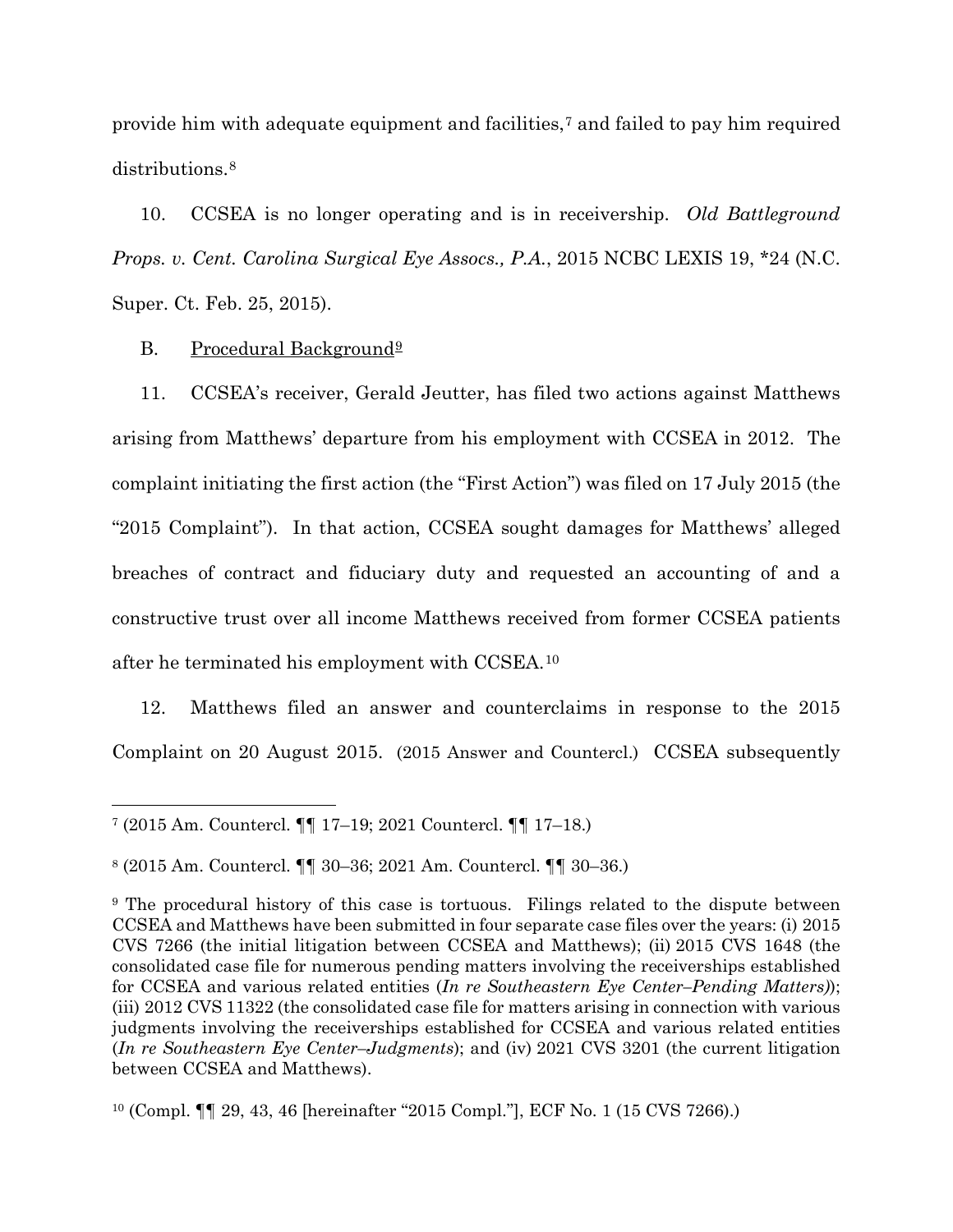moved to strike and dismiss Matthews' counterclaims,<sup>[11](#page-5-0)</sup> contending, in part, that Matthews' counterclaims were asserted in violation of the Court's 22 June 2015 Master Case Management Order ("Master CMO"),<sup>[12](#page-5-1)</sup> which applied to all pending *In re Southeastern Eye Center* matters, including the First Action. In that motion, CCSEA argued that Matthews' counterclaims should be dismissed because they were not presented in accordance with the claims process mandated in the Master CMO for the assertion of claims against CCSEA.[13](#page-5-2)

13. On 23 November 2015, after consulting with the parties concerning the proper procedure for litigating and administering the parties' claims against one another, the Court, with the parties' consent, ordered Matthews to withdraw his counterclaims and submit any claims against CCSEA through the process set forth in the Master CMO.[14](#page-5-3) At the same time, the Court consolidated the First Action into the *In re Southeastern Eye Center* group of consolidated cases.[15](#page-5-4)

14. On 8 January 2016, Matthews withdrew his counterclaims in the First Action, "with the exception of the defense/counterclaims of Set-off/Offset, for a Constructive Trust and reservation of the right concerning the failure to

<span id="page-5-0"></span><sup>11</sup> (Pl.'s Br. Supp. Pl.'s Second Mot. to Compel Arbitration and Stay Action, Mot. Strike Countercl. and Mot. Dismiss Countercl. with Prejudice, ECF No. 19 (15 CVS 7266).)

<span id="page-5-1"></span><sup>12</sup> (Case Management Order, ECF No. 82 (15 CVS 1648).)

<span id="page-5-2"></span><sup>13</sup> (Pl.'s Br. Supp. Pl.'s Second Mot. to Compel Arbitration and Stay Action, Mot. Strike Countercl. and Mot. Dismiss Countercl. with Prejudice 5–8.)

<span id="page-5-3"></span><sup>14</sup> (Scheduling Order 2–3, ECF No. 260 (15 CVS 1648).)

<span id="page-5-4"></span><sup>15</sup> (Consolidation Order, ECF No. 259 (15 CVS 1648).)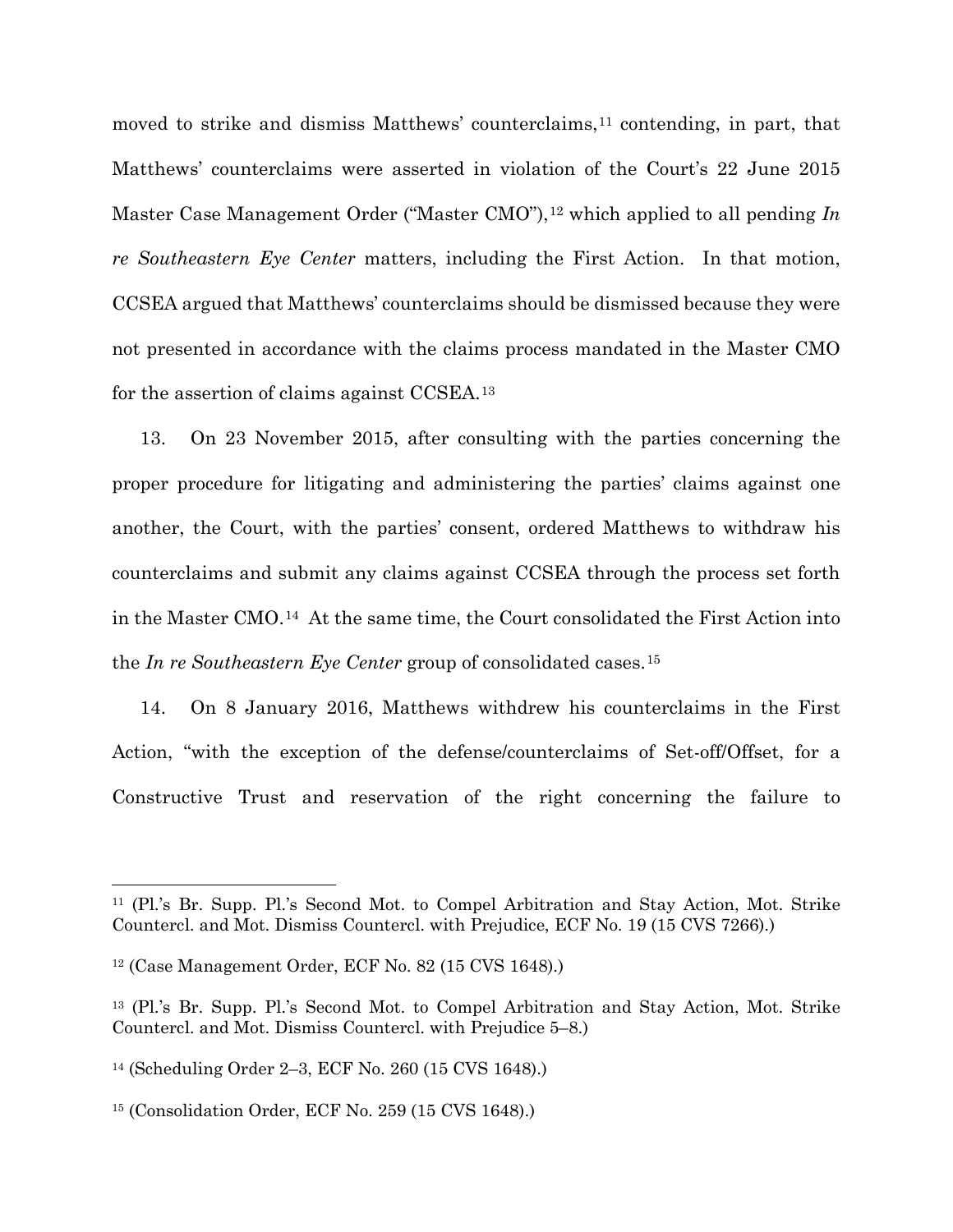prosecute[.]"[16](#page-6-0) At the same time, Matthews filed an amended answer and counterclaims ("2015 Answer and Counterclaims"), contending that he was entitled to set-off against any sums he may owe to CCSEA all amounts CCSEA owed to him. (*See generally* 2015 Am. Countercl.) He also requested an accounting and a constructive trust, and asserted counterclaims against CCSEA for conversion, misappropriation, disposition of assets without shareholder approval, and failure to prosecute derivative claims. (*See generally* 2015 Am. Countercl.)

15. After extensive fact and expert discovery and substantial motions practice, CCSEA moved for partial summary judgment and both parties moved to exclude certain expert testimony. At the hearing on the motions on 24 September 2020, CCSEA announced its intention to voluntarily dismiss without prejudice all of its claims against Matthews under Rule 41 and promptly thereafter refile a new action against Matthews.[17](#page-6-1) CCSEA moved to voluntarily dismiss the action under Rule 41(a)(2) on 30 September 2020,[18](#page-6-2) and after full briefing by the parties, the Court granted CCSEA's motion on 12 November 2020, dismissing CCSEA's claims against Matthews without prejudice.<sup>[19](#page-6-3)</sup> Soon thereafter, on 3 December 2020, the Court

<span id="page-6-0"></span><sup>16</sup> (Def.'s Notice of Withdrawal of Def.'s Countercl. Pursuant to Ct.'s Order of November 23, 2015 [hereinafter "Def.'s Notice of Withdrawal of 2015 Countercl."], ECF No. 290 (15 CVS 1648).)

<span id="page-6-1"></span><sup>17</sup> (Scheduling Order and Am. Notice of Hr'g, ECF No. 1340 (15 CVS 1648).)

<span id="page-6-2"></span> $18$  (Pl.'s Rule 41(a)(2) Mot. for Voluntary Dismissal without Prejudice of Claims Against Def., ECF No. 1343 (15 CVS 1648).)

<span id="page-6-3"></span><sup>19</sup> (Order Granting Pl.'s Rule 41(a)(2) Mot. for Voluntary Dismissal without Prejudice of Claims Against Def., ECF No. 1371 (15 CVS 1648).)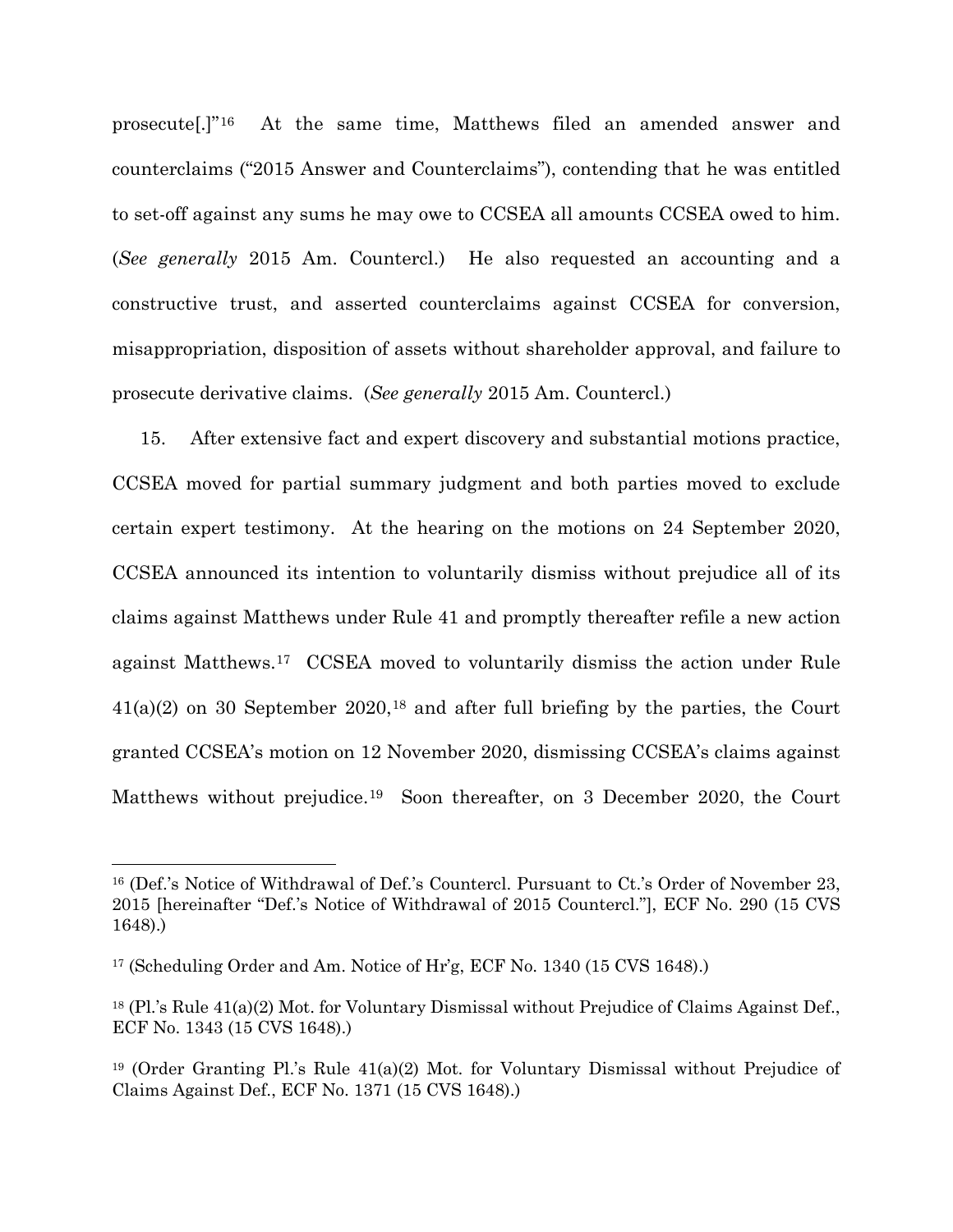granted, with CCSEA's consent, Matthews' motion to dismiss his counterclaims under Rule  $41(a)(2)$  and  $41(c)$  without prejudice.<sup>[20](#page-7-0)</sup>

16. After initiating this action on 8 March 20[21](#page-7-1),<sup>21</sup> CCSEA filed its new complaint against Matthews ("2021 Complaint") on 29 March 2021. (*See* 2021 Compl.) CCSEA reasserts in its 2021 Complaint claims for breach of contract<sup>[22](#page-7-2)</sup> and breach of fiduciary duty and adds new claims for constructive fraud, restitution and disgorgement, and violation of the North Carolina Unfair and Deceptive Trade Practices Act, N.C.G.S. § 75-1.1 ("UDTPA"). CCSEA also makes a new request for punitive damages. (*See generally* 2021 Compl.) CCSEA further alleges—again for the first time—that, during Matthews' employment, CCSEA was insolvent and that Matthews took excessive compensation and other money from CCSEA, mismanaged CCSEA's finances, and failed to retain and recruit physicians, all of which contributed to CCSEA's insolvency, breached Matthews' fiduciary duties to CCSEA, and constituted unfair and deceptive trade practices under section 75-1.1.[23](#page-7-3) 

17. Matthews filed his Counterclaims on 10 June 2021. Matthews reasserts his 2015 counterclaims for breach of contract, equitable dividend, violation of the North

<span id="page-7-0"></span><sup>&</sup>lt;sup>20</sup> (Order Granting Def.'s Consent Rule  $41(a)(2)$  and  $41(c)$  Mot. for Voluntary Dismissal without Prejudice of Countercl. Against Pl., ECF No. 1389 (15 CVS 1648).)

<span id="page-7-1"></span><sup>21</sup> (Application and Order Extending Time to File Compl., ECF No. 3.)

<span id="page-7-2"></span><sup>&</sup>lt;sup>22</sup> The parties stipulate that any of CCSEA's claims for breach of contract based on 16A of the Employment Agreement are withdrawn and not subject to the tolling provisions of Rule 41(a). (CCSEA's Resp. Br. Opp'n Matthews' Mot. J. on Pleadings 9 [hereinafter "Pl.'s Opp'n Br."], ECF No. 42.)

<span id="page-7-3"></span><sup>23</sup> (2021 Compl. ¶¶ 3, 22–26, 41, 58, 63, 75; Amendment to Compl. ¶¶ 68–71 [hereinafter "Amendment to 2021 Compl."], ECF No. 24.)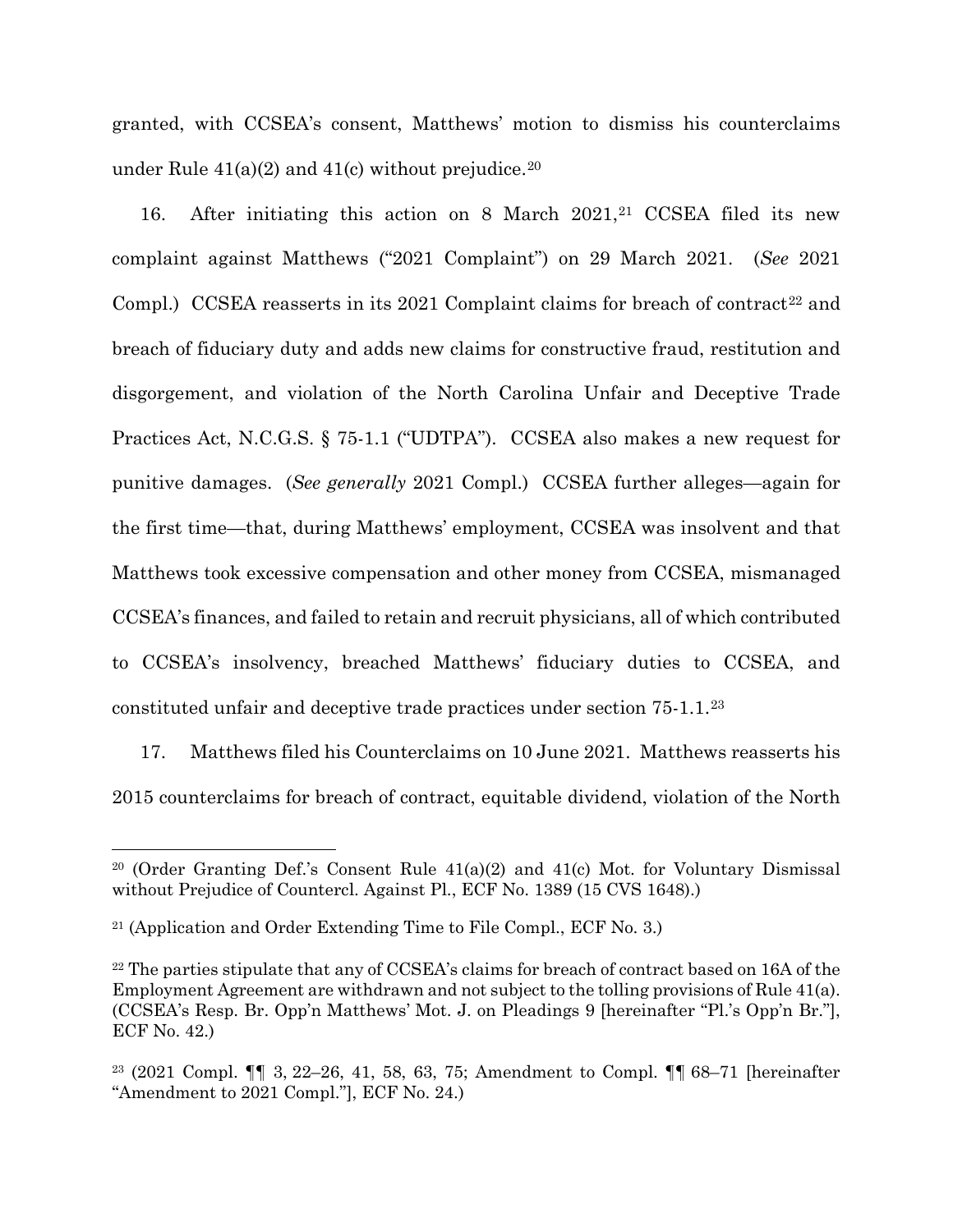Carolina Wage and Hour Act, disposition of assets without shareholder approval, and an accounting; seeks recoupment in addition to set-off; and declines to reassert his counterclaims for constructive trust, conversion, misappropriation, and failure to prosecute claims.[24](#page-8-0) After each party amended its pleading in August 2021,[25](#page-8-1) the parties filed their respective Motions on 3 September 2021. (Pl.'s Mot.; Def.'s Mot.)

18. Matthews' Motion asserts that CCSEA's new and expanded allegations and claims for breach of fiduciary duty, constructive fraud, restitution and disgorgement, violation of the UDTPA, and punitive damages do not enjoy the benefit of Rule 41's savings provision and therefore are time-barred or time-limited. (Def.'s Mot. ¶¶ 13, 15–19.) Matthews also challenges the legal sufficiency of CCSEA's pleading of certain claims and contends, in particular, that CCSEA's UDTPA claim fails as a matter of law because Matthews' actions occurred within a single market participant and fall within the learned profession exception. (Def.'s Mot. ¶ 12.)

19. CCSEA contends in its Motion that Matthews' counterclaims for breach of the Employment Agreement and violation of the Wage and Hour Act are solely for recoupment and, to the extent they are for set-off, they should be dismissed as time-

<span id="page-8-0"></span><sup>24</sup> (*See* 2021 Countercl. ¶¶ 22–29, 37–47; 2021 Am. Countercl. ¶¶ 30–36; 2021 Countercl. ¶¶ 48–53.)

<span id="page-8-1"></span><sup>25</sup> CCSEA amended its UDTPA claim to allege that Matthews engaged in commerce in North Carolina and thus that his conduct was "in or affecting commerce" under the UDTPA. CCSEA's amendments also seek to clarify that its UDTPA claim excludes Matthews' "provision of medical services as a professional physician," apparently to avoid application of the learned profession exception to its claim. (Amendment to 2021 Compl. ¶¶ 67–71.) Matthews amended his counterclaim for failure to make distributions to plead that "CCSEA was solvent ... when the distributions were made and payments were to be made...]" to remove his prior allegation that the distributions harmed CCSEA's creditors, and to remove a prior reference to N.C.G.S. § 55-6-40(c). (2021 Am. Countercl. ¶¶ 30–36.)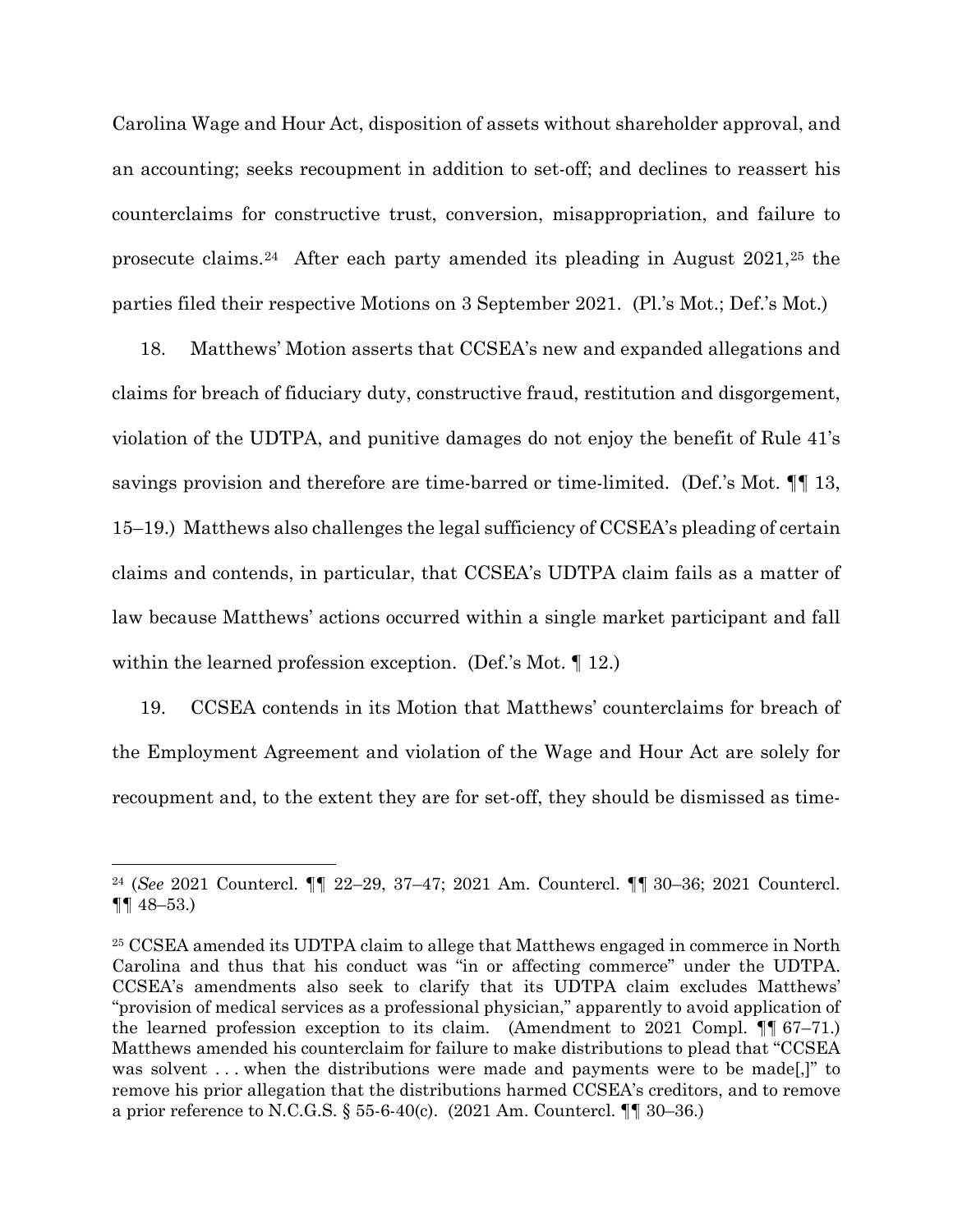barred. (Pl.'s Mot. ¶ A.) CCSEA asserts that Matthews' counterclaim for failure to make distributions in compliance with N.C.G.S. § 55-6-40 should either be dismissed or time-limited because Matthews failed to plead CCSEA's solvency at the time of the filing of the Counterclaims. (Pl.'s Mot. ¶ B.) Finally, CCSEA contends that Matthews' counterclaim for disposition of assets without shareholder approval should be dismissed because the claim accrues to CCSEA, not Matthews. (Pl.'s Mot. ¶ C)

20. After full briefing, the Court held a hearing on the Motions on 14 October 2021, at which all parties were represented by counsel. The Motions are now ripe for resolution.

#### II.

### LEGAL STANDARD

21. "The purpose of [ ] Rule 12(c) 'is to dispose of baseless claims or defenses when the formal pleadings reveal their lack of merit' and is appropriately employed where 'all the material allegations of fact are admitted in the pleadings and only questions of law remain.' " *Dicesare v. Charlotte-Mecklenburg Hosp. Auth.*, 376 N.C. 63, 70 (2020) (quoting *Ragsdale v. Kennedy*, 286 N.C. 130, 137 (1974)). In ruling on a motion under Rule 12(c), " '[t]he trial court is required to view the facts and permissible inferences in the light most favorable to the nonmoving party,' with '[a]ll well pleaded factual allegations in the nonmoving party's pleadings [being] taken as true and all contravening assertions in the movant's pleadings [being] taken as false.' " *Id.* (alterations in original) (quoting *Ragsdale*, 286 N.C. at 137).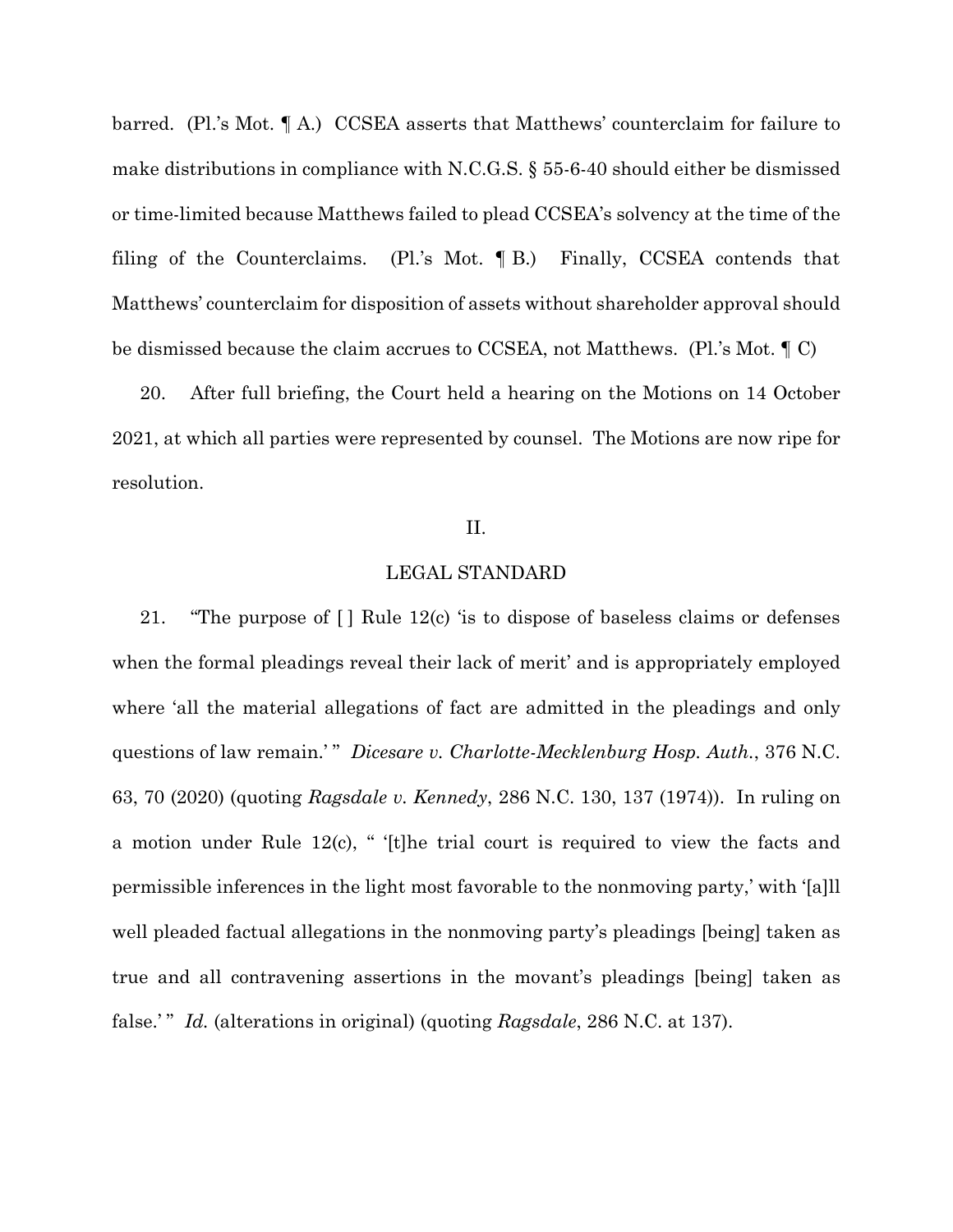22. To prevail, the moving party must show that "the complaint . . . fails to allege facts sufficient to state a cause of action or admits facts which constitute a complete legal bar thereto." *Van Every v. Van Every*, 265 N.C. 506, 510 (1965). Of particular relevance here, "[a] judgment on the pleadings in favor of a defendant who asserts the statute of limitations as a bar is proper when, and only when, all the facts necessary to establish the limitation are alleged or admitted." *Flexolite Elec., Ltd. v. Gilliam*, 55 N.C. App. 86, 87–88 (1981).

### III.

### ANALYSIS

### A. Matthews' Motion for Judgment on the Pleadings

23. Matthews contends that, to the extent CCSEA has asserted new claims against him, those claims are barred by the applicable statutes of limitations.[26](#page-10-0) CCSEA argues to the contrary, contending that its claims were either asserted in the First Action (its claims for breach of fiduciary duty, breach of the UDTPA, and constructive fraud) and are thus timely under Rule  $41(a)(1)$  or merely describe CCSEA's damages or other forms of relief (its claims for punitive damages and restitution and disgorgement) and are therefore not subject to a statute of limitations.<sup>[27](#page-10-1)</sup>

24. Rule  $41(a)(1)$  permits the voluntary dismissal of claims as follows:

<span id="page-10-0"></span> $26$  (Br. Supp. Def.'s Mot. J. on Pleadings Pursuant to Rule 12(c) 18–23 [hereinafter "Def.'s Supp. Br."], ECF No. 32.)

<span id="page-10-1"></span><sup>27</sup> (CCSEA's Resp. Br. Opp'n Matthews' Mot. J. on Pleadings 12 [hereinafter "Pl.'s Opp'n Br."], ECF No. 42.)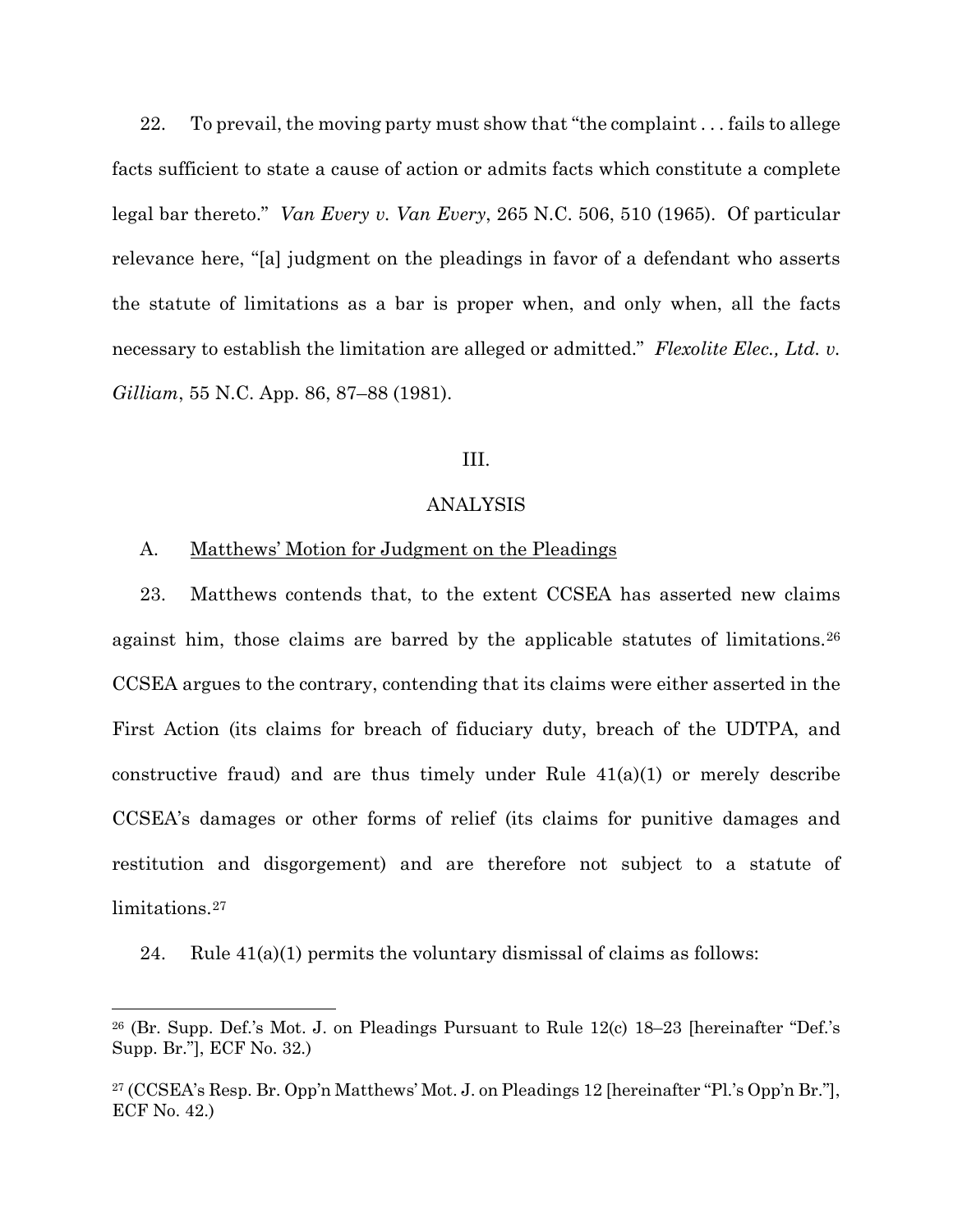Subject to the provisions of Rule 23(c) and of any statute of this State, an action or claim therein may be dismissed by the plaintiff without order of court (i) by filing a notice of dismissal at any time before the plaintiff rests his case, or; (ii) by filing a stipulation of dismissal signed by all parties who have appeared in the action. . . . If an action commenced within the time prescribed therefor, or any claim therein, is dismissed without prejudice under this subsection, a new action based on the same claim may be commenced within one year after such dismissal[.]

25. This "long-standing rule allow[s] a plaintiff to take a voluntary dismissal and refile the claim within one year even though the statute of limitations has run subsequent to a plaintiff's filing of the original complaint[.]" *Brisson v. Santoriello*, 351 N.C. 589, 572 (2000). By the Rule's plain language, a refiled complaint is only protected by Rule 41's one-year savings provision if it is "based on the same claim[s]" as the initial complaint. N.C. R. Civ. P. 41(a)(1).

26. The Court of Appeals has determined that for a claim in a refiled action to be "based on the same claim" as asserted in the dismissed action, the complaint in the first action must "give notice of the events and transactions and allow the adverse party to understand the nature of the claim and to prepare for trial." *Haynie v. Cobb*, 207 N.C. App. 143, 149 (2010) (quoting *Murdock* v. *Chatham Cnty.*, 198 N.C. App. 309, 317 (2009)). While strict identity between the two complaints is not necessary to put the adverse party on notice, "[i]t is clear at least that 'same claim' does not include independent causes of action with unique elements." *BB&T Boli Plan Trust v. Mass. Mut. Life Ins. Co.*, 2016 NCBC 34, at \*11 (N.C. Super. Ct. Apr. 29, 2016).

27. The Court of Appeals' decision in *Staley v. Lingerfelt*, 134 N.C. App. 294 (1999), is instructive. In that case, the plaintiff asserted claims in the first action for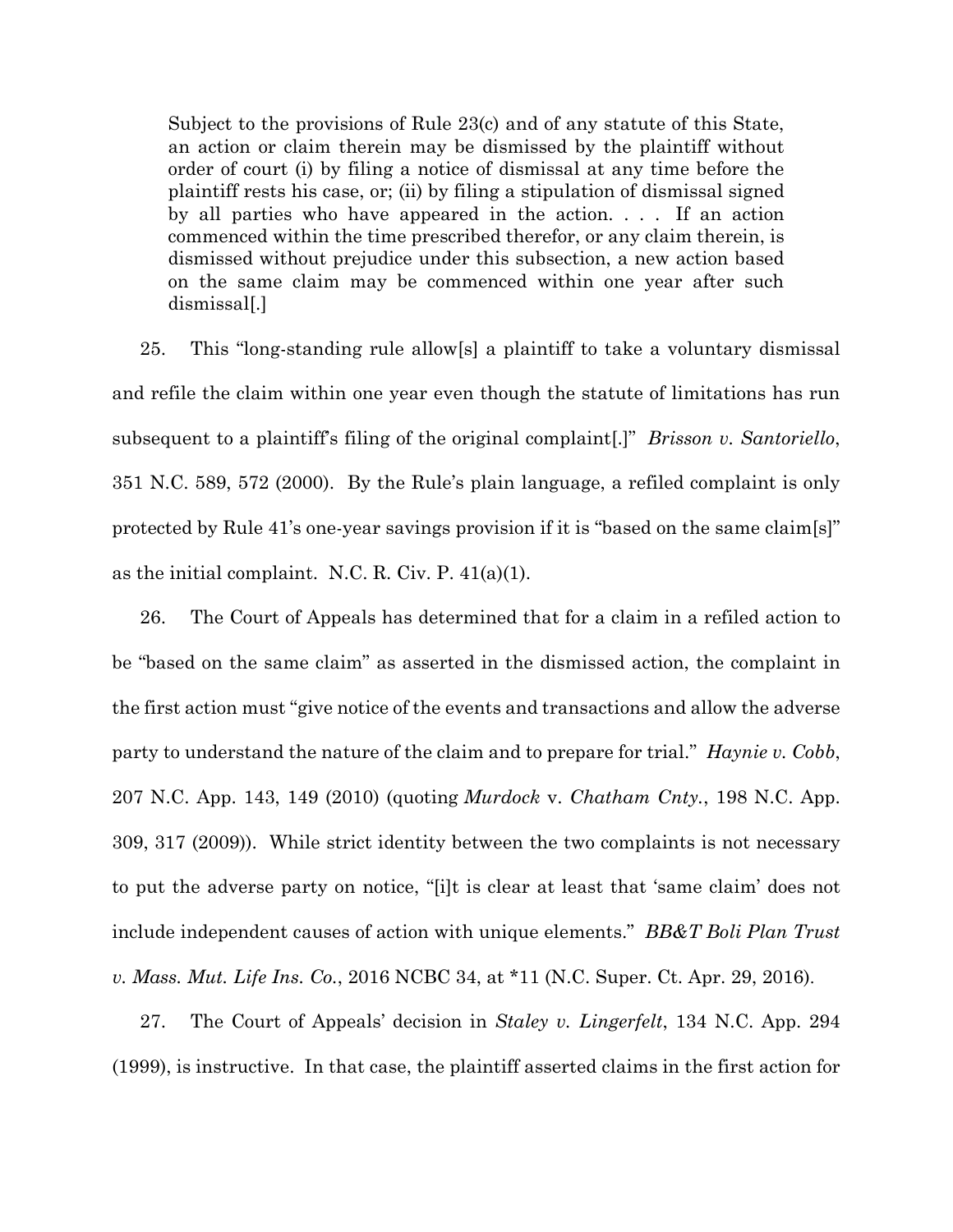violation of 42 U.S.C. § 1983 and loss of consortium after he was arrested at the scene of an automobile collision. *Id.* at 295–296. He later dismissed those claims voluntarily under Rule 41. Upon refiling, he alleged identical conduct and reasserted the same claims, but added claims for "assault and battery, false arrest and imprisonment, malicious prosecution, intentional infliction of emotional distress, negligent infliction of emotional distress, trespass by a public officer, violations of the North Carolina Constitution, and a claim for punitive damages." *Id.* at 296. The Court of Appeals held that all claims were time-barred, except for the request for punitive damages, because

Each claim is an independent cause of action with unique elements which must be proven by plaintiffs. *Although the claims arise from the same events* as the section 1983 and loss of consortium claims, the defendants were not placed on notice that they would be asked to defend these claims within the time required by the statute of limitations.

*Id.* at 299 (emphasis added). *See also, e.g.*, *Losing v. Food Lion, L.L.C.*, 185 N.C. App. 278, 284 (2007) ("This Court has long held that the Rule 41(a) tolling of the applicable statute of limitations applies only to the claims in the original complaint, and not to other causes of action that may arise out of the same set of operative facts.").

28. Likewise, the Court of Appeals has held that alleging new, factually independent conduct in the refiled complaint, even if it supports a cause of action that was advanced in the initial complaint, can push a claim outside the scope of the initial complaint. For instance, in *Stutts v. Duke Power Co.*, 47 N.C. App. 76 (1980), the Court of Appeals upheld the dismissal of a plaintiff's refiled claim for libel and slander as time-barred, because the second complaint, which also asserted causes of action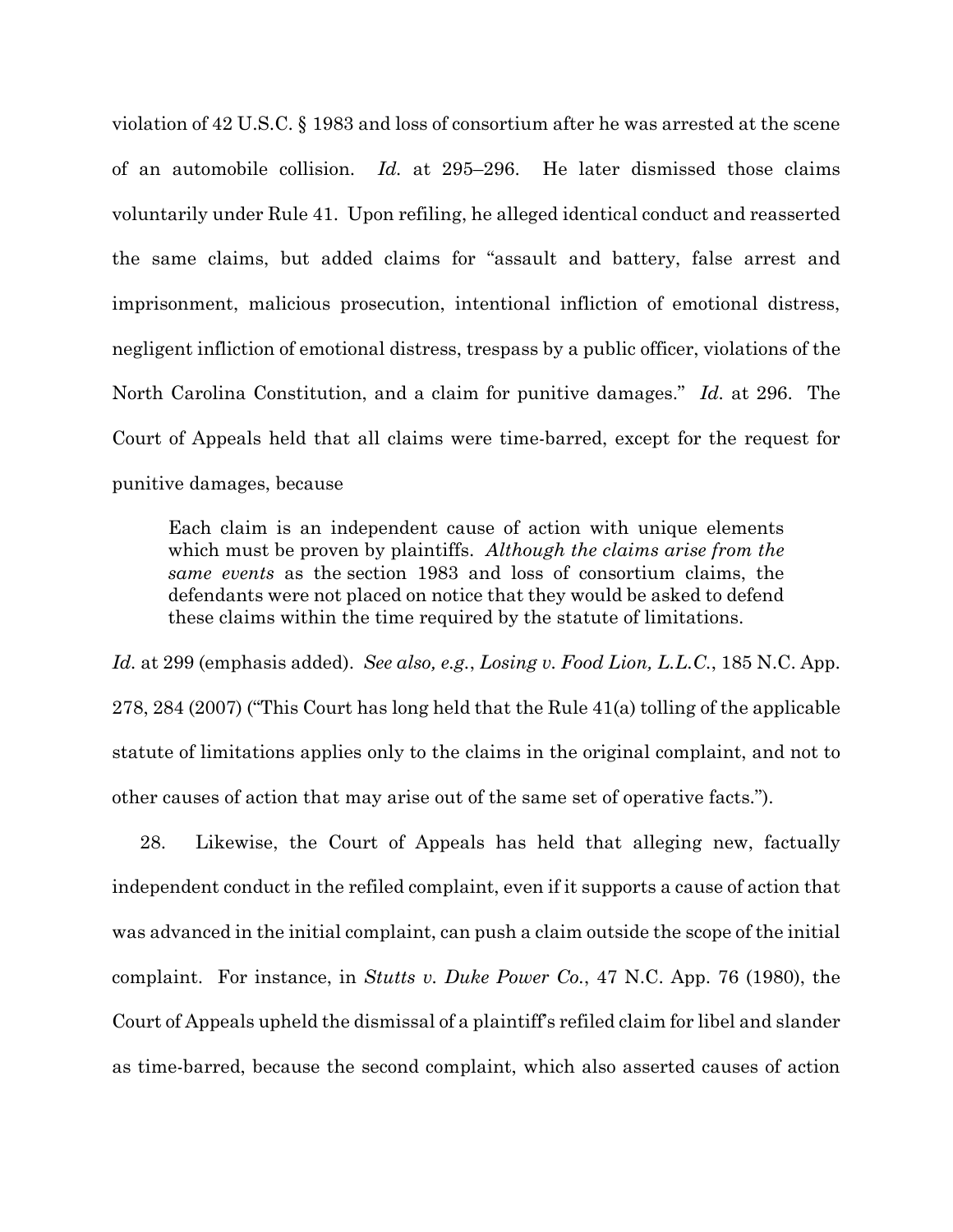for slander and libel, was based on different defamatory statements made at a later time and in front of a different audience. *Id.* at 81–82.

29. Finally, the Court of Appeals has also made clear that when a plaintiff's newly added allegation "is nothing more than a description of the damage that he claims to have suffered and did not constitute the addition of an enforceable claim or cause of action that the statute of limitations had run against," *Royster v. McNamara*, 218 N.C. App. 520, 532 (2012) (cleaned up), Rule 41's one-year savings provision will apply.

30. Mindful of these principles, the Court will address in turn each of those claims Matthews contends CCSEA has newly asserted in this action.

### a. Breach of Fiduciary Duty

31. CCSEA's claim for breach of fiduciary duty is subject to a three-year statute of limitations, *Toomer v. Branch Banking & Tr. Co.*, 171 N.C. App. 58, 66–67 (2005), and rests on conduct occurring more than three years before the filing of the 2021 Complaint. CCSEA, therefore, must rely upon Rule 41(a)(1)'s savings provision to toll the otherwise applicable statute of limitations and render this claim timely. (Pl.'s Opp'n Br. 16–17.)

32. Matthews argues that the refiled claim has been vastly expanded from its 2015 origins and is supported with fresh factual allegations that pose a new and therefore time-barred claim. (Def.'s Supp. Br. 23.) In particular, Matthews contends that CCSEA never alleged in the 2015 Complaint that CCSEA was insolvent,[28](#page-13-0) that

<span id="page-13-0"></span><sup>28 (</sup>*See* 2021 Compl. ¶¶ 3, 23–25, 41(b)–(c), (h)–(i), (k), 58(f)–(h); Amendment to Compl.  $\P$  69(f)–(g), (i)–(k).)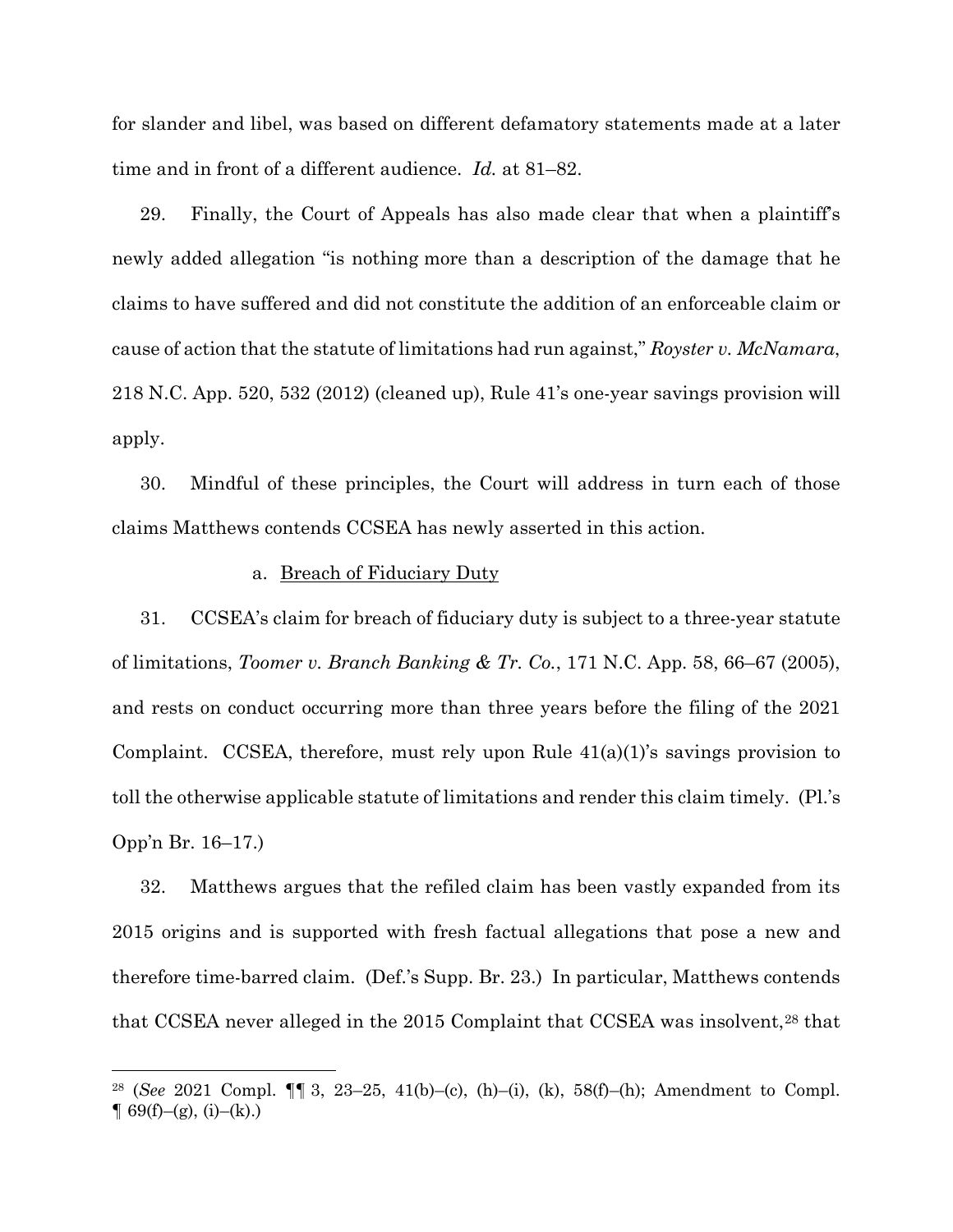Matthews mismanaged CCSEA,<sup>[29](#page-14-0)</sup> or that Matthews was overcompensated between 2006 and his July 2012 departure.[30](#page-14-1) Matthews contends that a fair reading of the 2015 Complaint put him on notice only of his conduct immediately before departure and thereafter, and even then with a tight focus on Matthews' establishment and staffing of Triad Retina and his diversion of patients from CCSEA to that newly formed entity. (Def.'s Supp. Br. 22–23.)

33. CCSEA does not squarely address in its briefing and argument whether the 2015 Complaint contained allegations of insolvency or affirmative mismanagement by Matthews. But CCSEA does contend that its 2015 Complaint put Matthews' compensation at issue because it recited the formula in the Employment Agreement used to calculate Matthews' monthly salary. (Pl.'s Opp'n Br. 17 (citing 2015 Compl. ¶ 5).) CCSEA then argues that Matthews put his 2006–12 compensation at issue in the First Action by seeking in his 2015 Amended Counterclaims an accounting and a constructive trust for any transfers made by CCSEA to the detriment of Matthews during that period. (Pl.'s. Opp'n Br. 17 (citing 2015 Am. Countercl. ¶¶ 59, 63).) Finally, and more generally, CCSEA argues that its fiduciary duty claim cannot be limited only to the incidents expressly alleged in the 2015 Complaint because such a limitation defies North Carolina's notice pleading standards and because the 2015

<span id="page-14-0"></span><sup>29</sup> (*See* 2021 Compl. ¶¶ 3, 24–27, 35, 41(h)–(i), (k), 58(e); Amendment to Compl. ¶ 69(c), (f)– (h), (k).)

<span id="page-14-1"></span><sup>30</sup> (*See* 2021 Compl. ¶¶ 3, 22–25, 27, 41(b)–(c), (i), (k), 58(f)–(h), 63, 65–66; Amendment to Compl.  $\lceil 69(g), (i)-(k) \rceil$  CCSEA repeats allegations of insolvency, mismanagement, and overcompensation in varying combinations across its claims for breach of fiduciary duty, constructive fraud, restitution and disgorgement, breach of the UDTPA, and punitive damages. (*See generally* 2021 Compl.)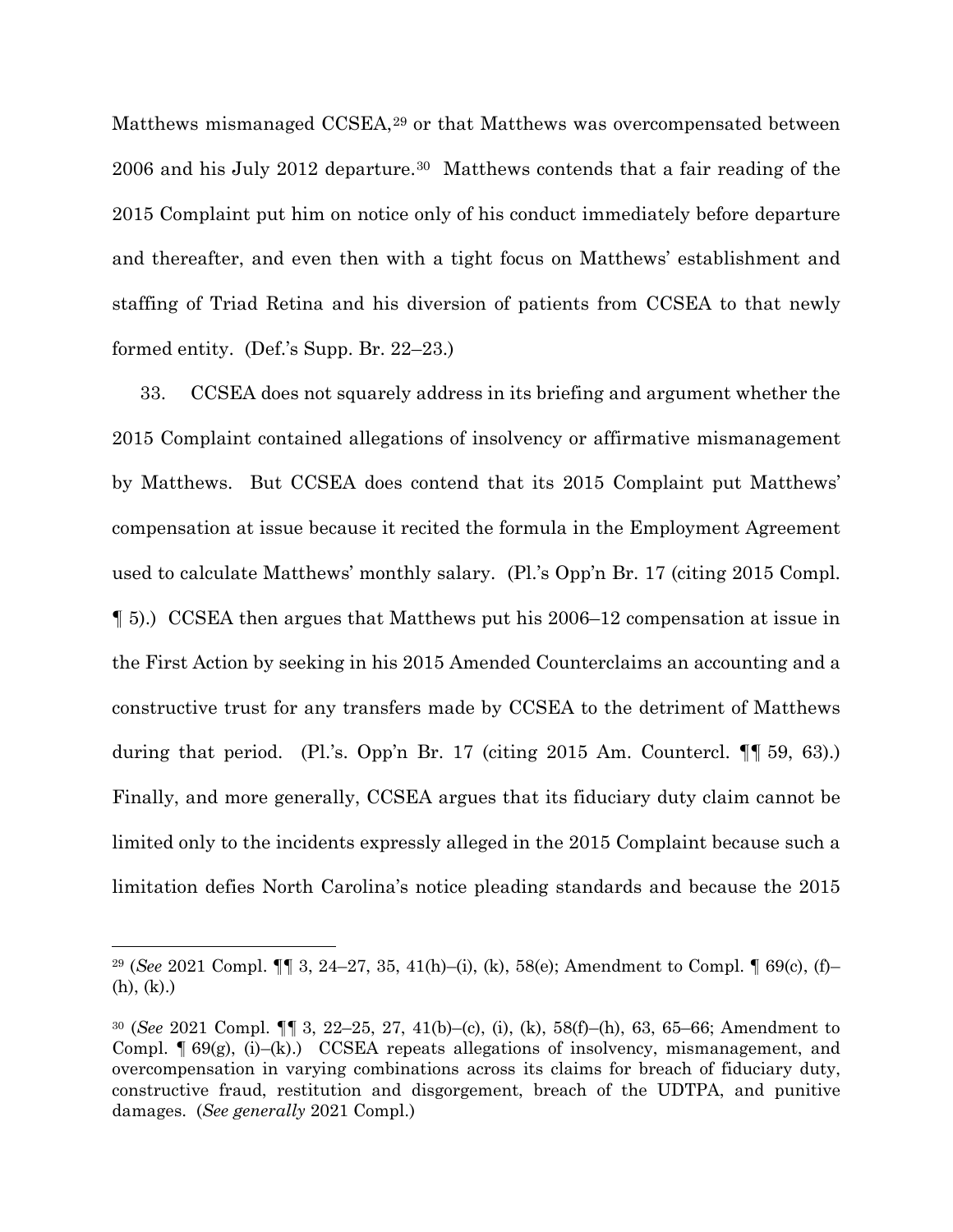Complaint did not set out a time limit regarding the conduct on which the claim is based. (Pl.'s Opp'n Br. 16–17.)

34. The Court first addresses CCSEA's allegations of its insolvency and initially notes that no permutation of the term "insolvent" or "insolvency" appears in the 2015 Complaint. Nor does the 2015 Complaint allege that CCSEA was unable to pay its debts as they became due or otherwise satisfy its financial obligations to creditors and other stakeholders.[31](#page-15-0) The most CCSEA alleges concerning its financial condition in the 2015 Complaint is that Matthews' departure caused CCSEA to "lose significant net profits" over several years and that those lost net profits exceeded \$25,000. (*See*  2015 Compl. ¶¶ 16, 23, 29, 43.) This allegation, however, without more does not show insolvency because solvent and insolvent firms alike can suffer significant losses to their net profits. As a result, the Court concludes that CCSEA's insolvency allegations and the expansion of its fiduciary duty claim to include duties arising from CCSEA's insolvency are newly made in the 2021 Complaint and not subject to the savings provision of Rule 41(a).

35. The 2015 Complaint is similarly silent about how Matthews mismanaged CCSEA before he created Triad Retina, terminated his employment, and solicited CCSEA employees and patients in 2012. (2015 Compl. ¶ 28.) Indeed, nothing even suggesting the kind of mismanagement that CCSEA alleges in the 2021 Complaint appears anywhere in the 2015 Complaint. As a result, the Court must conclude that

<span id="page-15-0"></span><sup>&</sup>lt;sup>31</sup> The 2015 Complaint also does not contain any permutation of terms like "debt," "indebtedness," "obligations," or their equivalents.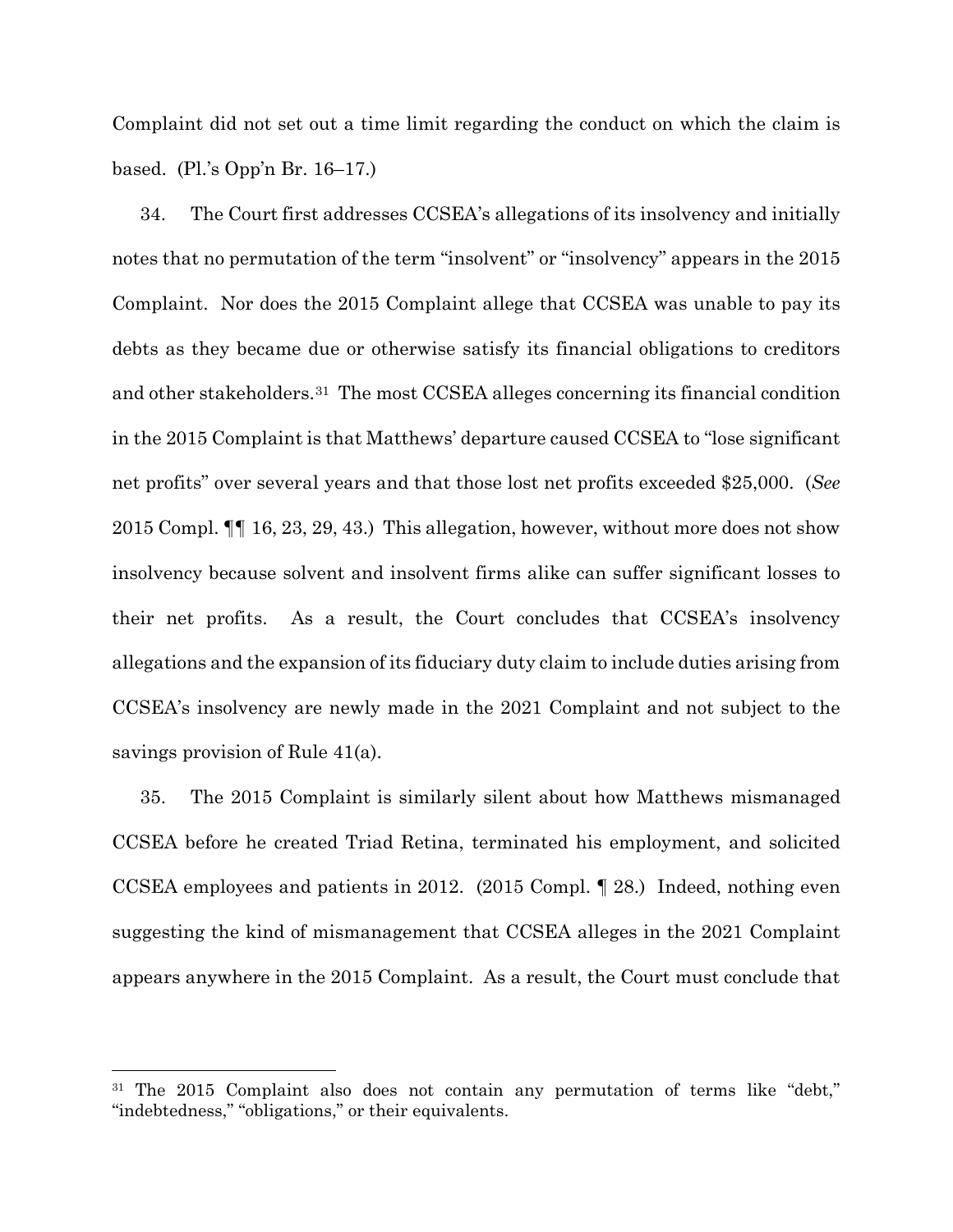CCSEA's pre-departure allegations of Matthews' mismanagement are newly made and not protected by Rule 41(a)'s savings provision.

36. The same is also true about the allegations CCSEA advances to support its right to recover the compensation Matthews was paid between 2006 and his departure from CCSEA in 2012. After careful review, the Court cannot agree with CCSEA that its 2015 Complaint put Matthews on notice that his conduct during the 2006–12 period was at issue in the First Action. The 2015 Complaint specifically identified Matthews' breach as his post-departure efforts to establish Triad Retina as a competing ophthalmology practice using confidential information misappropriated from CCSEA in 2012. (2015 Compl. ¶ 28.) Among its remedies, CCSEA sought a constructive trust over all income Matthews received "from any patients who were formerly Plaintiff's patients *since July 19, 2012*" as a result of Matthews' "breaches of fiduciary duty[,]" (2015 Compl. ¶ 46 (emphasis added)), and CCSEA sought an accounting in its prayer for relief "for all income received by [Matthews] from all who were formerly [CCSEA's] patients." (2015 Compl. at 12.) It is true, as CCSEA points out, that Matthews alleged in his 2015 Answer and Counterclaims that he was underpaid, (*see, e.g.*, 2015 Am. Answer ¶ 15(a), (f)), but Matthews' own affirmative allegation, without more, did not put him on notice that CCSEA sought to recover in the First Action the compensation he received for the six years prior to his 2012 departure based on his alleged breach of fiduciary duty.

37. Based on the above, the Court concludes that CCSEA's breach of fiduciary duty claim pleads new operative facts concerning CCSEA's alleged insolvency and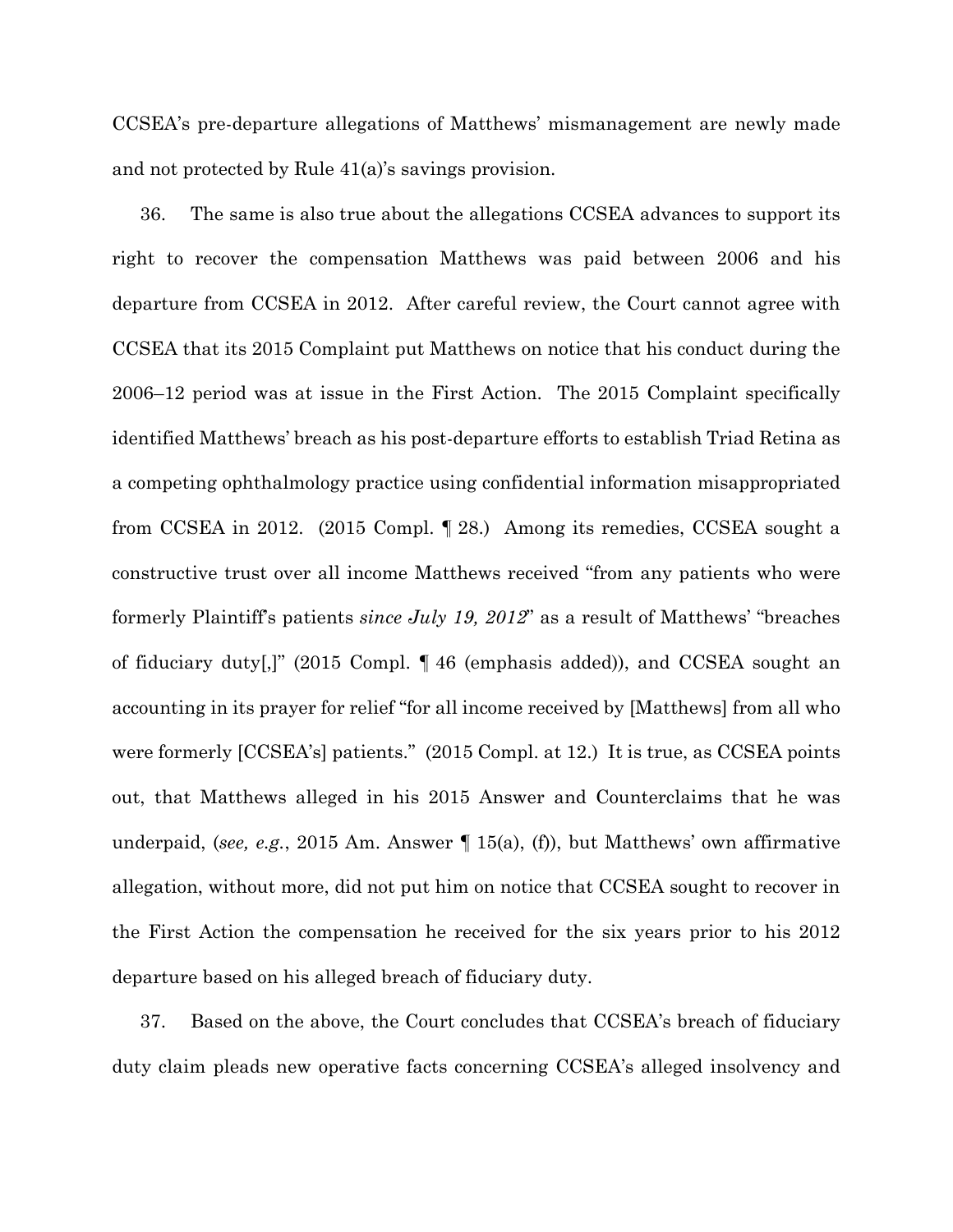Matthews' alleged mismanagement and overcompensation. Accordingly, CCSEA's breach of fiduciary duty claim, to the extent it is premised on those allegations, is not subject to Rule  $41(a)$ 's savings provision and must therefore be dismissed as timebarred.

## b. Constructive Fraud

38. The elements of a constructive fraud claim have been recently summarized by our Supreme Court:

Constructive fraud arises where a confidential or fiduciary relationship exists, and its proof is less exacting than that required for actual fraud. When a fiduciary relation exists between parties to a transaction, equity raises a presumption of fraud when the superior party obtains a possible benefit. To assert a cause of action for constructive fraud, the plaintiff must allege facts and circumstances (1) which created the relation of trust and confidence, and (2) led up to and surrounded the consummation of the transaction in which defendant is alleged to have taken advantage of his position of trust to the hurt of plaintiff.

*Head v. Gould Killian CPA Grp., P.A.*, 371 N.C. 2, 9 (2018) (cleaned up). Thus, "[t]he primary difference between pleading a claim for constructive fraud and one for breach of fiduciary duty is the intent and showing that the defendant benefitted from his breach of duty." *Bryant v. Wake Forest Univ. Baptist Med. Ctr.*, 2022-NCCOA-89, P20 (2022) (alteration in original) (citation omitted).

39. CCSEA's constructive fraud claim is subject to a ten-year statute of limitations. *See, e.g.*, N.C.G.S. § 1-56(a); *Chisum v. Campagna*, 376 N.C. 680, 707 (2021) ("[T]he limitations period applicable to constructive fraud claims is ten years[.]"). Matthews argues that CCSEA did not plead constructive fraud in its 2015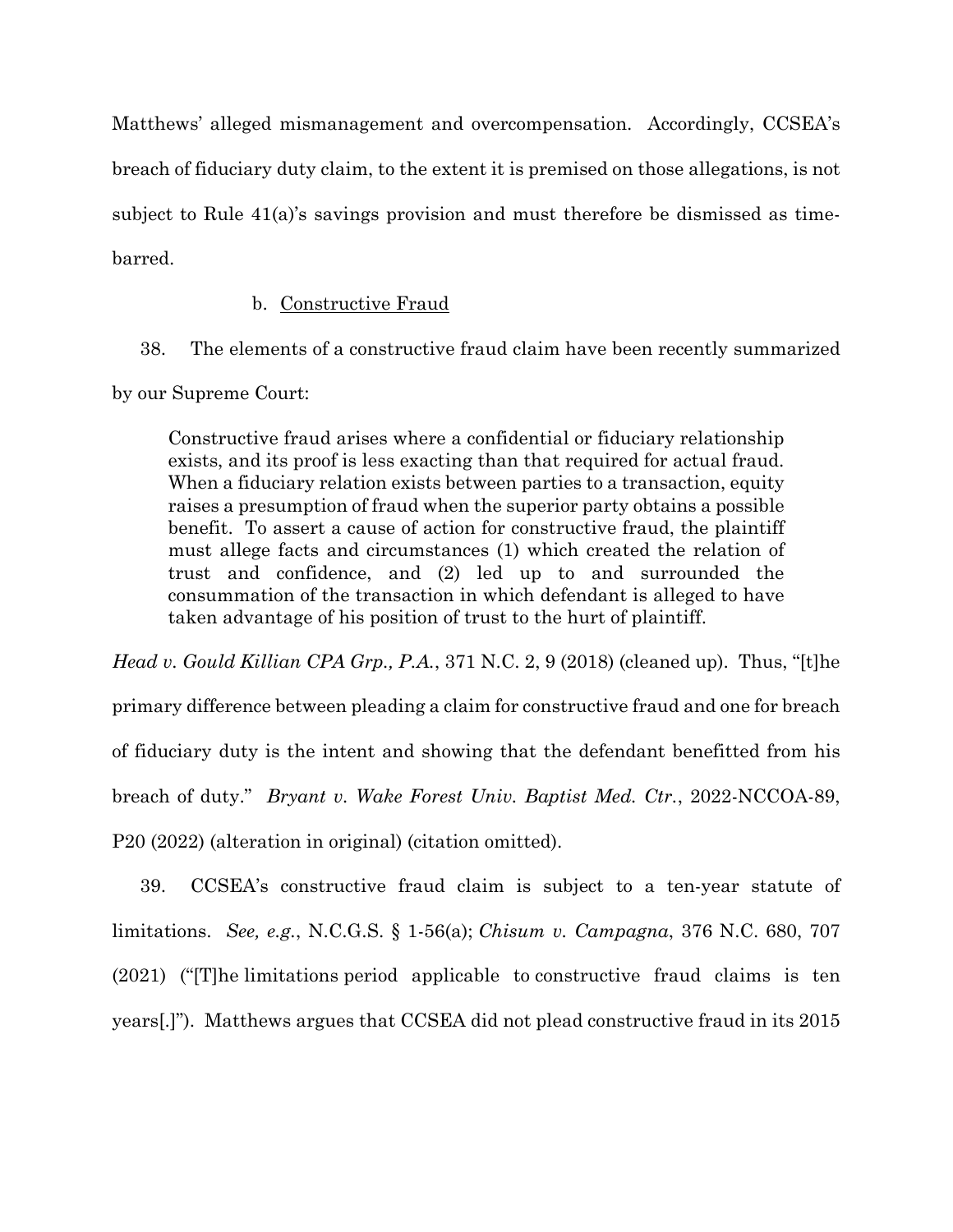Complaint, so its current claim must be dismissed to the extent it relies on conduct arising more than ten years before the 8 March 2021 filing of the 2021 Complaint.

40. CCSEA acknowledges in opposition that it did not caption a claim in its 2015 Complaint as constructive fraud, but it argues that it nevertheless alleged the requisite elements of its 2021 constructive fraud claim in its 2015 Complaint by asserting that Matthews (1) owed fiduciary duties to CCSEA, (2) had access to patient information only because he was CCSEA's fiduciary, and (3) misused that patient information "for [his own] financial benefit[.]" (Pl.'s Opp'n Br. 15–16 (quoting 2015 Compl. ¶ 22).) As such, CCSEA argues that its constructive fraud claim is timely and that Rule 41 permits CCSEA's claim to reach back to conduct occurring on or after 20 August 2005—the date ten years prior to the filing of the 2015 Complaint.

41. The Court agrees with CCSEA, but only with respect to those aspects of CCSEA's breach of fiduciary duty claim that remain after the Court's dismissal of portions of that claim as set forth above.[32](#page-18-0) Based on its careful review, the Court concludes that the 2015 Complaint's allegations sufficiently notified Matthews that CCSEA sought to recover against him not only because he breached his fiduciary duty to CCSEA by using its confidential information to solicit its patients but also because he obtained a personal financial benefit from doing so by receiving fees from CCSEA's former patients. (*See* 2015 Compl. ¶ 22.) As a result, even though CCSEA failed to caption a claim as constructive fraud in the 2015 Complaint, the Court concludes that

<span id="page-18-0"></span><sup>&</sup>lt;sup>32</sup> The breach of fiduciary duty underpinning CCSEA's constructive fraud claim is necessarily the same breach of fiduciary duty on which CCSEA's remaining breach of fiduciary duty claim is based.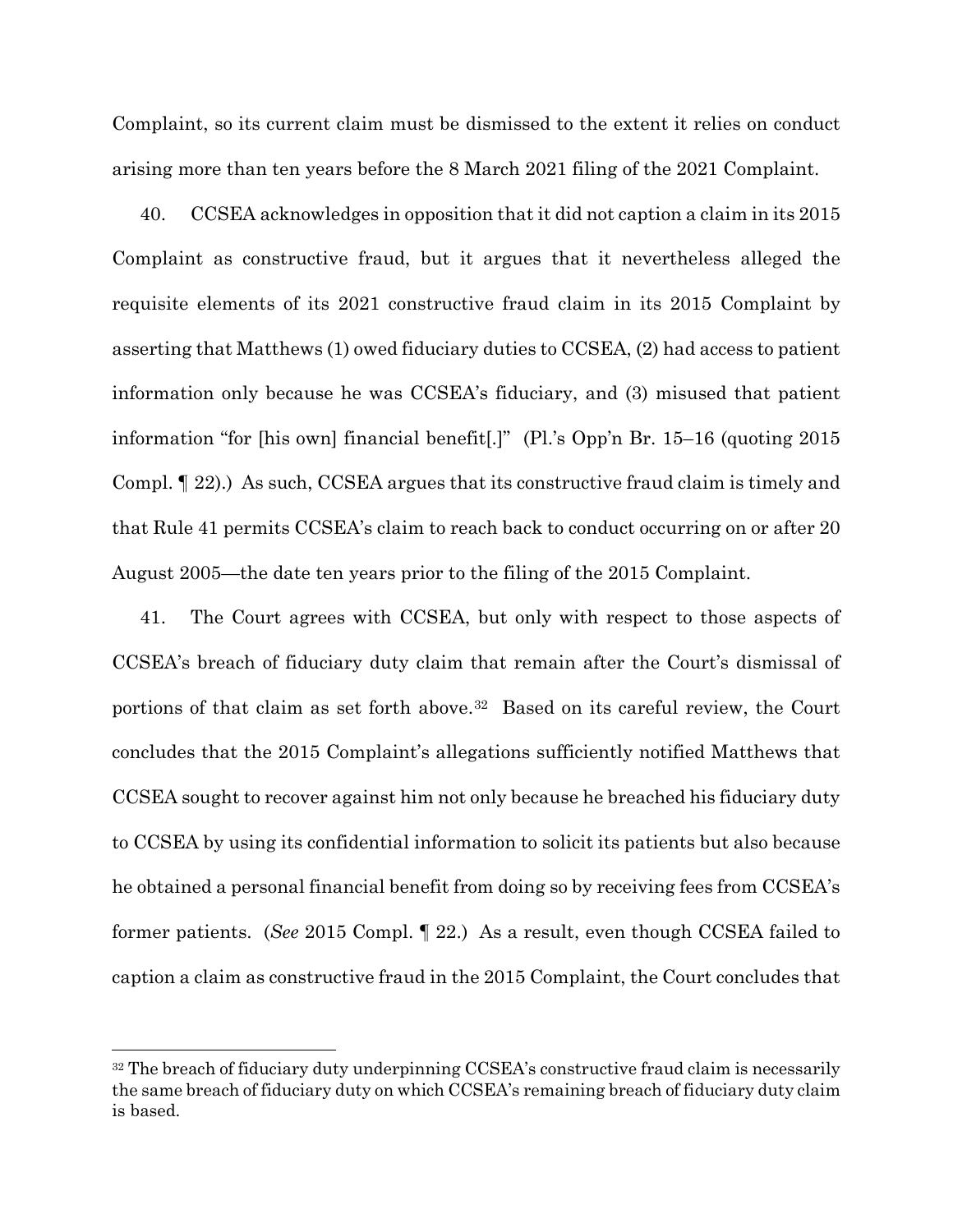the allegations in the 2015 Complaint put Matthews on notice of the 2021 constructive fraud claim. *See, e.g.*, *Haynie*, 207 N.C. App. at 149–50 ("Thus, plaintiff did allege the necessary elements to put defendant Jones on notice of the claim of negligent entrustment, even if plaintiff mislabeled or failed to label the claim."). Rule 41's savings provision therefore applies. Matthews' statute of limitations challenge to CCSEA's constructive fraud claim is thus without merit and this aspect of his motion must therefore be denied.

### c. Violation of N.C.G.S. § 75-1.1

42. CCSEA's UDTPA claim is subject to a four-year statute of limitations. N.C.G.S. § 75-16.2.

43. Section 75-1.1 provides as follows:

(a) Unfair methods of competition in or affecting commerce, and unfair or deceptive acts or practices in or affecting commerce, are declared unlawful. (b) For purposes of this section, "commerce" includes all business activities, however denominated, but does not include professional services rendered by a member of a learned profession.

44. Matthews argues that, since CCSEA failed to plead a UDTPA claim in the First Action, it must be dismissed as time-barred because it is a unique claim with distinct elements that rests on conduct occurring more than four years prior to the filing of the 2021 Complaint. (Def.'s Supp. Br. 18.)

45. CCSEA invokes the Court of Appeals' *Haynie* decision in response, contending that, while it did not expressly plead a UDTPA claim in the First Action, the 2015 Complaint nevertheless put Matthews on notice of the factual basis for that claim. (Pl.'s Opp'n Br. 12–13.) In particular, CCSEA contends that the 2015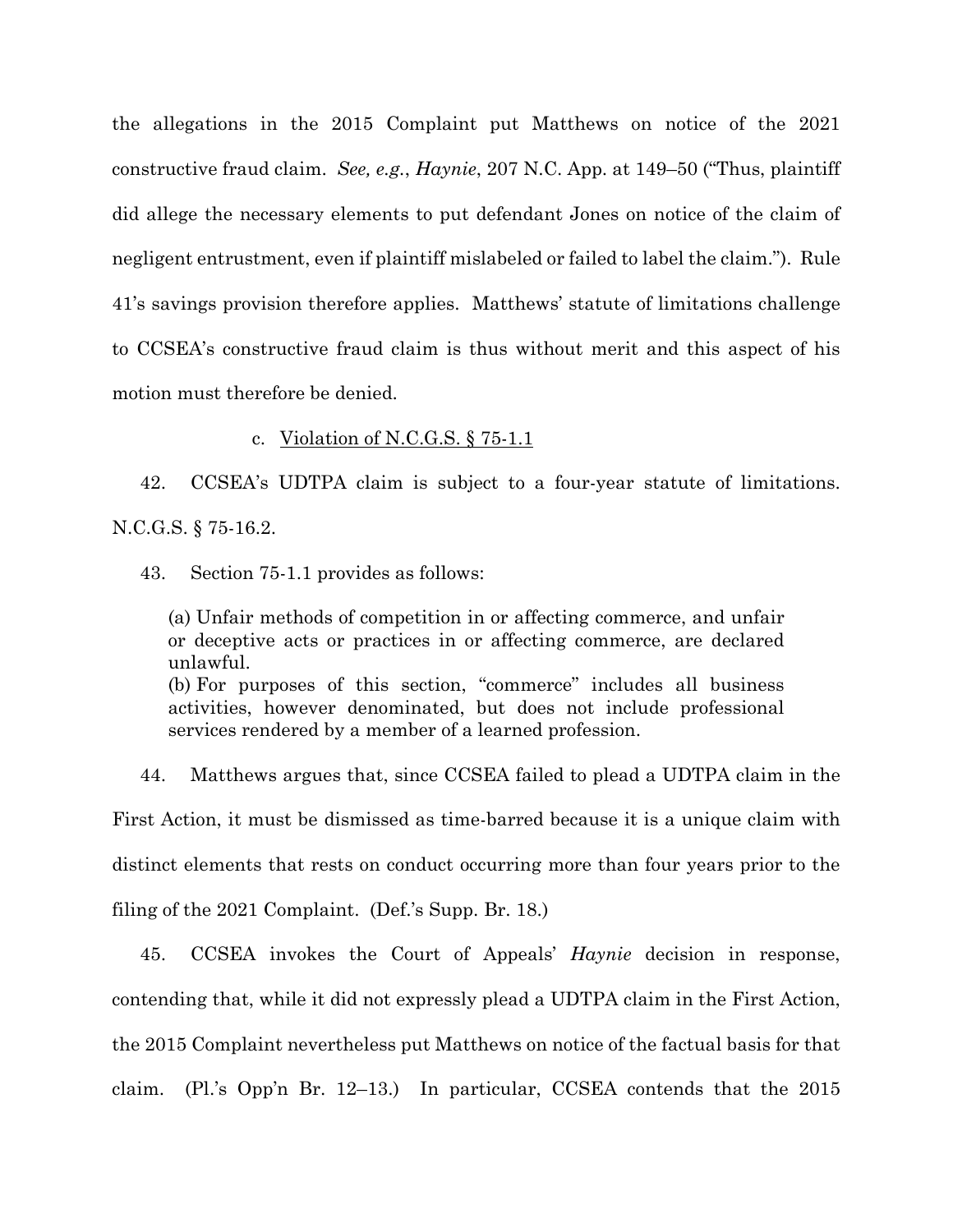Complaint pleaded both Matthews' breach of fiduciary duty, which CCSEA argues may constitute an unfair or deceptive trade practice under the UDTPA, (Pl.'s Opp'n Br. 12–13 (citing 2015 Compl. ¶¶ 26–31)), and that Matthews' actions were in or affecting commerce because the 2015 Complaint alleged that Matthews left CCSEA for a competing firm and used CCSEA's confidential information to induce employees to do the same, (Pl.'s Opp'n Br. 13 (citing 2015 Compl. ¶¶ 28–29, 41–43)). CCSEA argues that these two allegations, read in combination, state a UDTPA claim that enjoys the tolling provision in Rule 41(a). (Pl.'s Opp'n Br. 13.)

46. After careful consideration, the Court agrees with Matthews and finds CCSEA's contentions without legal merit. *Haynie* is instructive. To support his newly asserted negligent entrustment claim, the refiling plaintiff in *Haynie* used the same conduct to prove the same elements to achieve the same remedy that he sought in his original negligence claim. 207 N.C. at 148–50. In contrast here, CCSEA must prove different elements to prevail on its UDTPA claim than it would on its breach of fiduciary duty or constructive fraud claims, including proof of an unfair or deceptive act and conduct in or affecting commerce, and a UDTPA claim permits wholly different remedies, including treble damages and attorneys' fees. Even if the Court could read CCSEA's 2015 Complaint to include the conduct on which it relies for its 2021 UDTPA claim, the Court cannot further conclude that Matthews should be deemed to have been on notice of that claim for purposes of Rule 41, particularly given the very different and potentially far more consequential remedies that are available for a violation of section 75-1.1 than exist for a claim for breach of fiduciary duty or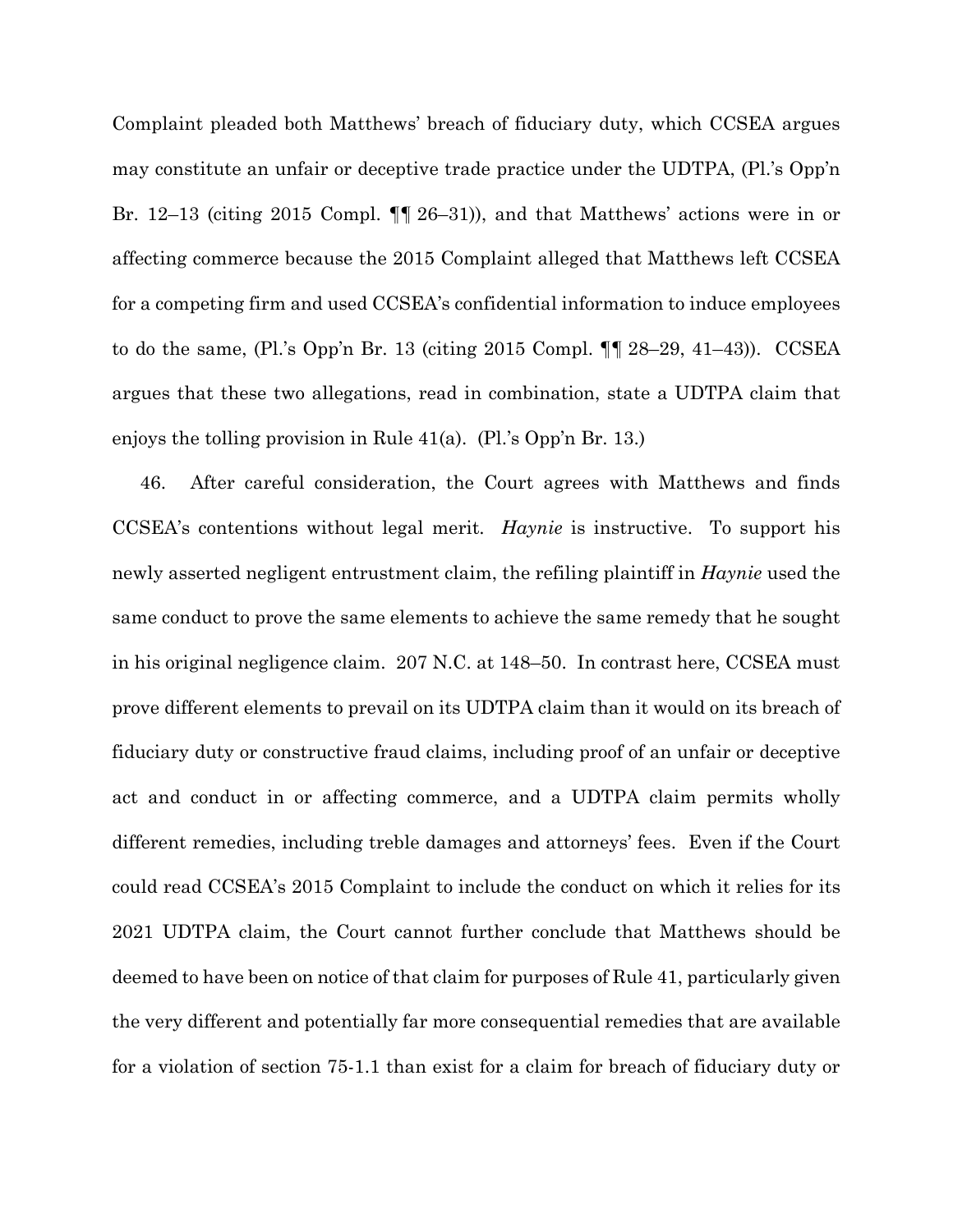constructive fraud. *See, e.g.*, *Staley*, 134 N.C. App. 299 (rejecting tolling under Rule 41(a) where "[e]ach claim [was] an independent cause of action with unique elements"); *BB&T Boli Plan Trust*, 2016 NCBC 34, at \*11 (noting that "same claim" as used in Rule 41(a) "does not include independent causes of action with unique elements").

47. The Court's conclusion is further supported by the fact that CCSEA's UDTPA claim implicates certain defenses—in particular, whether Matthews' actions were in or affecting commerce or protected by the single company[33](#page-21-0) or learned profession[34](#page-21-1) exceptions under the UDTPA—that were not at issue in the First Action. *See, e.g.*, *Brannock v. Brannock*, 135 N.C. App. 635, 645–46 (1999) (concluding that a claim brought under a newly enacted statute was not the "same claim" as the original claim under the prior, now repealed statute—even though plaintiff sought the same relief in both actions—because the new statute required different proof, foreclosed prior, available defenses, and permitted new defenses).

48. The cases that CCSEA relies upon do not change this result. Those cases— *Compton v. Kirby*, 157 N. C. App. 1 (2003), *Governor's Club v. Governor's Club Ltd. P'ship*, 152 N. C. App. 240 (2002), and *Spence v. Spaulding and Perkins, Ltd.*, 82 N.C. App. 665, 668 (1986)—do not involve repleaded claims under Rule 41 and instead

<span id="page-21-0"></span><sup>&</sup>lt;sup>33</sup> The UDTPA does not apply to, "any unfair or deceptive conduct contained solely within a single business," because such action is not "in or affecting commerce." *Wheeler v. Wheeler*, 2018 NCBC LEXIS 38 at \*12 (N.C. Super. Ct. Apr. 25, 2018); *White v. Thompson*, 364 N.C. 47, 48 (2010).

<span id="page-21-1"></span><sup>34</sup> For purposes of the UDTPA, required "commerce" "does not include professional services rendered by a member of a learned profession." N.C.G.S. § 75-1.1(b).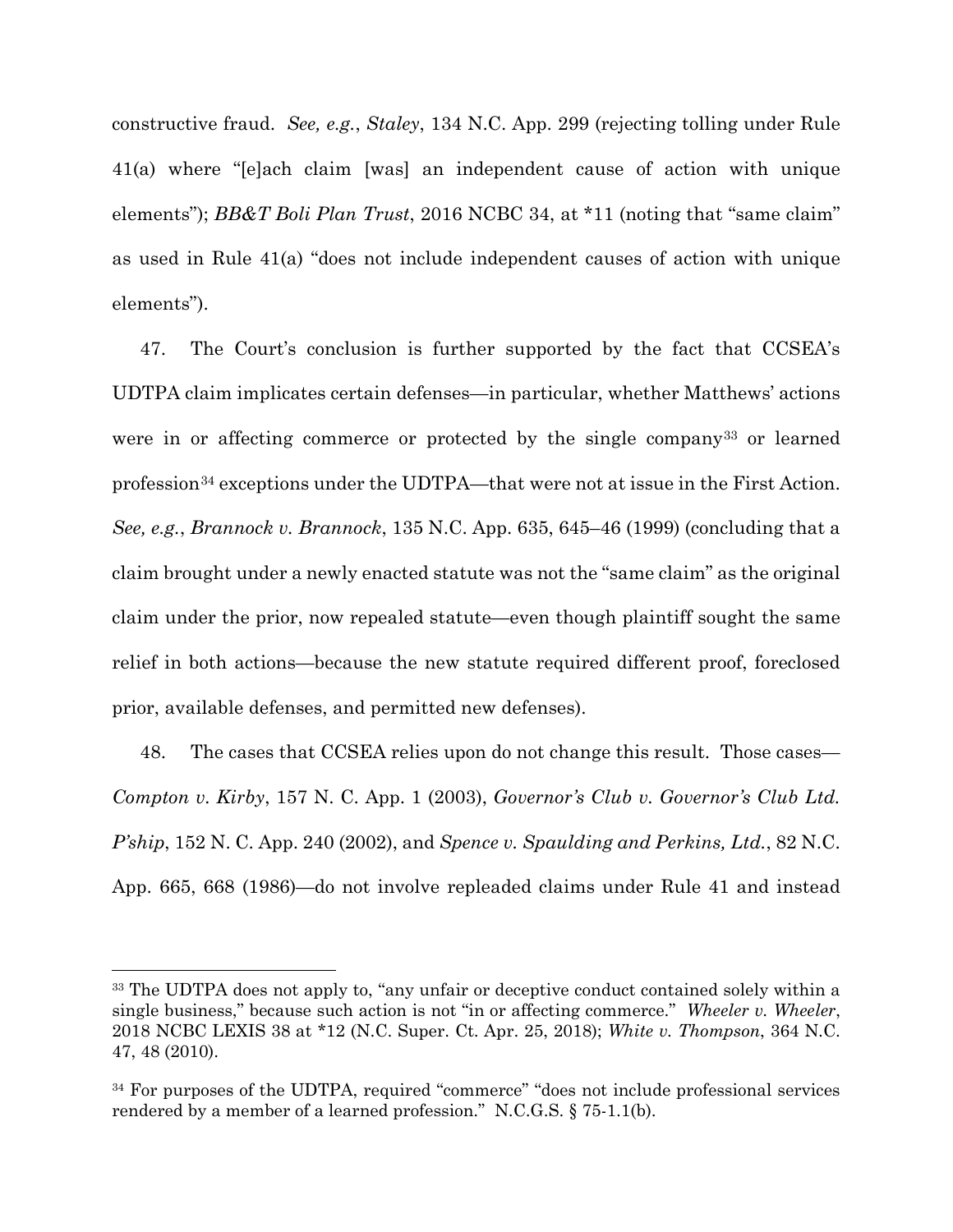merely affirm the well-established proposition that "conduct which constitutes a breach of fiduciary duty and constructive fraud is sufficient to support a UDTP[A] claim." *Compton*, 157 N.C. App. at 20. *See also Governor's Club*, 152 N.C. App. at 244, 249; *Spence*, 82 N.C. App. at 666, 668. The issue under Rule 41, however, is whether Matthews had notice that a UDTPA claim was contained in CCSEA's claims for breach of fiduciary duty and constructive fraud. Because the UDTPA claim involves different elements and significantly different defenses and remedies, the Court concludes that Matthews did not. *See, e.g.*, *Stanford v. Owens*, 76 N.C. App. 284, 289 (1985) ("Plaintiffs' contention that the fraud claim has in effect been before the court all along, since it rests upon somewhat the same allegations that were made in support of the negligent misrepresentation claim when the action was first filed, though appealing to some extent is nevertheless unavailing."); *Staley*, 134 N.C. App. at 299 (to similar effect). Accordingly, the Court concludes that Rule 41's savings provision does not apply, and because CCSEA's UDTPA claim is based on conduct occurring more than four years before it filed the 2021 Complaint, the claim is timebarred and must be dismissed.[35](#page-22-0)

## d. Unjust Enrichment (or "Restitution and Disgorgement")

49. Matthews next contends that CCSEA's request for restitution and disgorgement is in fact a disguised, previously unpleaded, and time-barred claim for

<span id="page-22-0"></span><sup>&</sup>lt;sup>35</sup> Although the parties spilled much ink and devoted substantial portions of their arguments in debating whether CCSEA's UDTPA claim should be dismissed on the merits under Rule 12(c), (*see* Def.'s Supp. Br. 8–16; Pl.'s Opp'n Br. 3–9; Def.'s Reply Br. in Resp. to Pl.'s Opp'n Br. 3–5, ECF No. 55), the Court need not address those arguments in light of the Court's decision to dismiss on statute of limitations grounds as discussed above.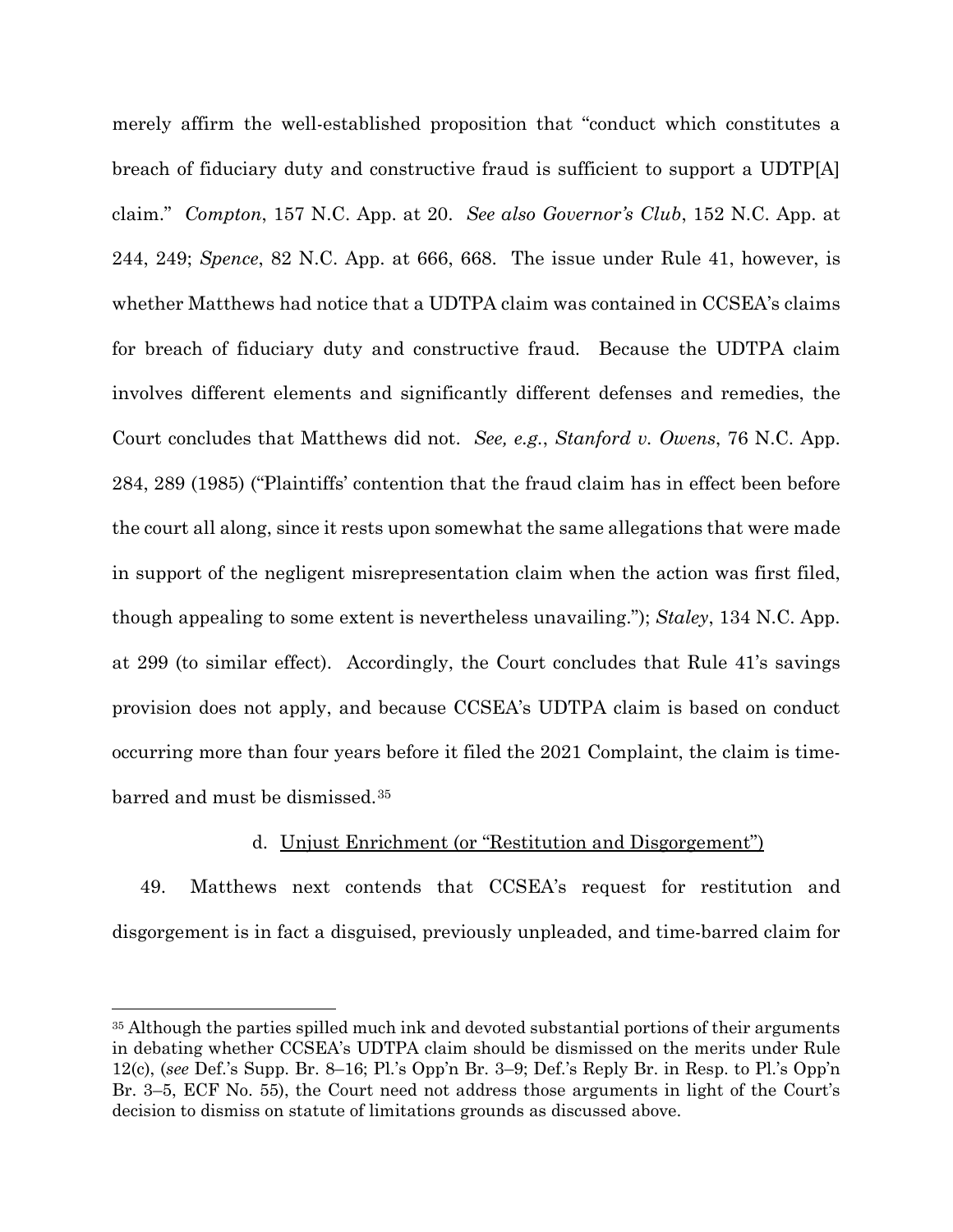unjust enrichment.[36](#page-23-0) In opposition, CCSEA argues that Matthews has mischaracterized its demand for restitution and disgorgement—an equitable remedy—as a claim for unjust enrichment—a cause of action that must be brought within three years of accrual. (Pl.'s Opp'n Br. 13–14.)

50. The Court agrees with CCSEA. "As with a constructive trust, a request for 'disgorgement of compensation' [is] considered a remedy and not a cause of action." *Global Textile All., Inc. v. TDI Worldwide, LLC*, 2018 NCBC LEXIS 159, \*39–40 (N.C. Super. Ct. Nov. 29, 2018). Rather than existing as an affirmative claim, "[r]estitution measures the remedy by the wrongdoer's unjust enrichment, and seeks to force disgorgement of that gain." *Potter v. Hilemn Labs., Inc.*, 150 N.C. App. 326, 335 (2002). Statutes of limitation, however, are "not determined by the remedy sought, but by the substantive right asserted by plaintiffs." *Toomer*, 171 N.C. App. at 66 (citation omitted).

51. As a result, because CCSEA has asserted claims that both permit restitution or disgorgement as a remedy and survive Matthews' challenge under Rule 12(c), Matthews' motion seeking to deny CCSEA the benefit of these remedies at this stage must be denied. *See, e.g.*, *Booher v. Frue*, 98 N.C. App. 570, 580 (1990) ("Imposition of a constructive trust (i.e., recovery in restitution or for unjust enrichment) is one possible remedy available to plaintiffs for defendant's breach of fiduciary duty."); *Housing, Inc. v. Weaver*, 37 N.C. App. 284, 294 n.1 (1978) ("[O]ne who breaches his fiduciary duty can be forced to disgorge his ill-gotten gains.").

<span id="page-23-0"></span><sup>36</sup> (Def.'s Supp. Br. 18–19 (citing *Housecalls Home Health Care Inc. v. State*, 200 N.C. App. 66, 70 (2009)).)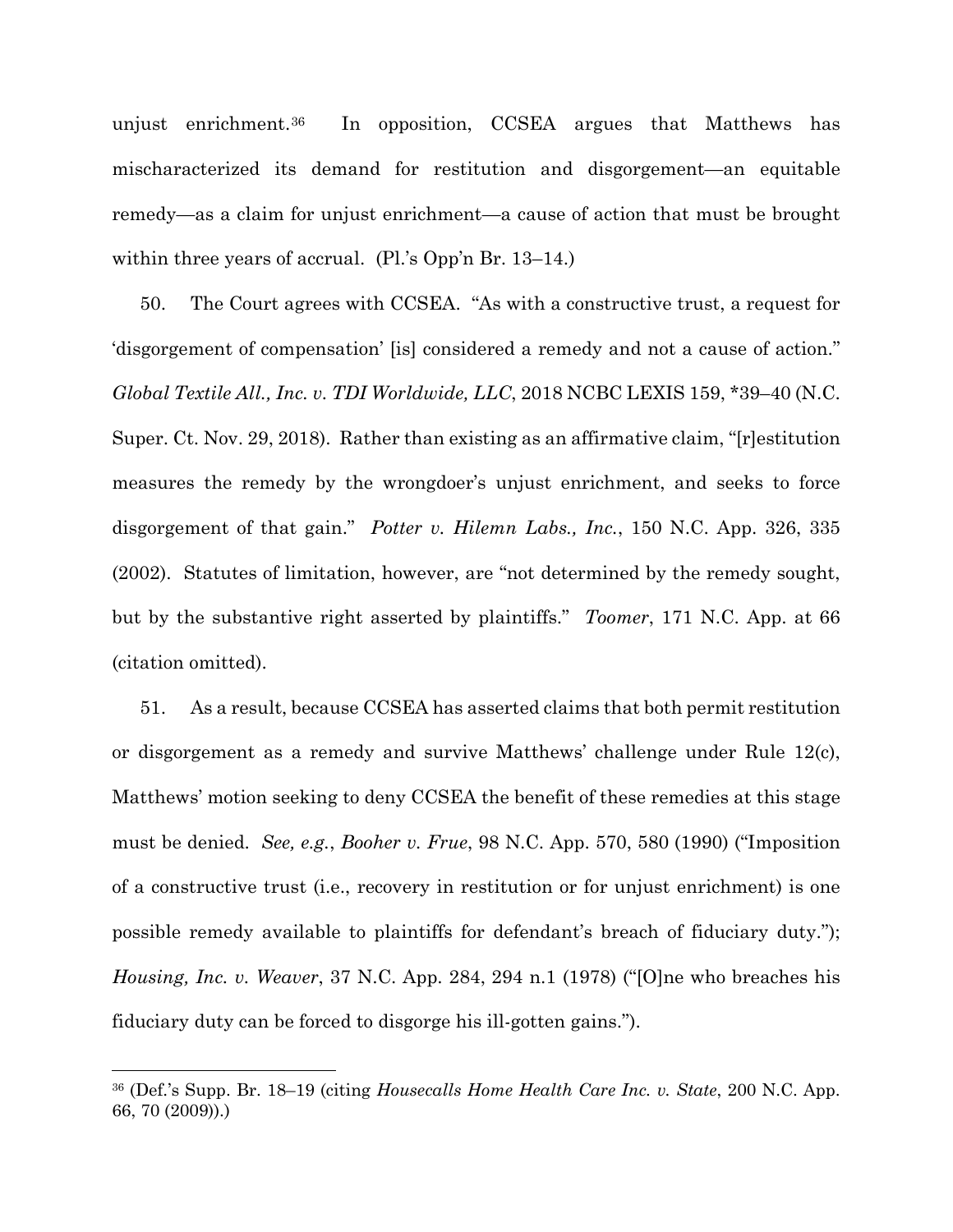### e. Punitive Damages

52. Matthews seeks to dismiss CCSEA's request for punitive damages as a standalone claim and also to the extent that the claims on which the relief is based are dismissed under Rule 12(c). (Def.'s Supp. Br. 17.) CCSEA's opposition appears focused on a separate point, namely that North Carolina law does not consider punitive damages to be "an enforceable claim or cause of action that the statute of limitations ha[s] run against."[37](#page-24-0) 

53. Both parties are correct. First, "[p]unitive damages are available, not as an individual cause of action, but as incidental damages to a cause of action." *Collier v. Bryant*, 216 N.C. App. 419, 434 (2011). Accordingly, to the extent CCSEA asserts a claim for punitive damages, that claim must be dismissed,<sup>[38](#page-24-1)</sup> and to the extent the Court has dismissed claims under Rule 12(c), punitive damages cannot be awarded "as incidental damages" to those claims.

54. In addition, North Carolina courts "have usually not required the pleader to specifically plead, by name, punitive damages[.]" *Holley*, 86 N.C. App. at 627. Rather, our courts have held that "it is enough that the facts tending to establish the aggravated character of the wrong are alleged, and that characterizing a party's conduct as being wilful [sic], or wanton, or reckless without alleging the specific acts relied upon are but conclusions that add nothing to the allegation." *Id*. at 627–28. Consequently, our courts have routinely applied Rule 41 to permit refiling parties

<span id="page-24-0"></span><sup>37</sup> (Pl.'s Opp'n Br. 14 (quoting *Holley v. Hercules, Inc.*, 86 N.C. App. 624, 629 (1987)).)

<span id="page-24-1"></span><sup>38</sup> The Court's dismissal of CCSEA's punitive damages "claim" in no way impairs CCSEA's right to seek punitive damages as a remedy, where appropriate, for its remaining claims.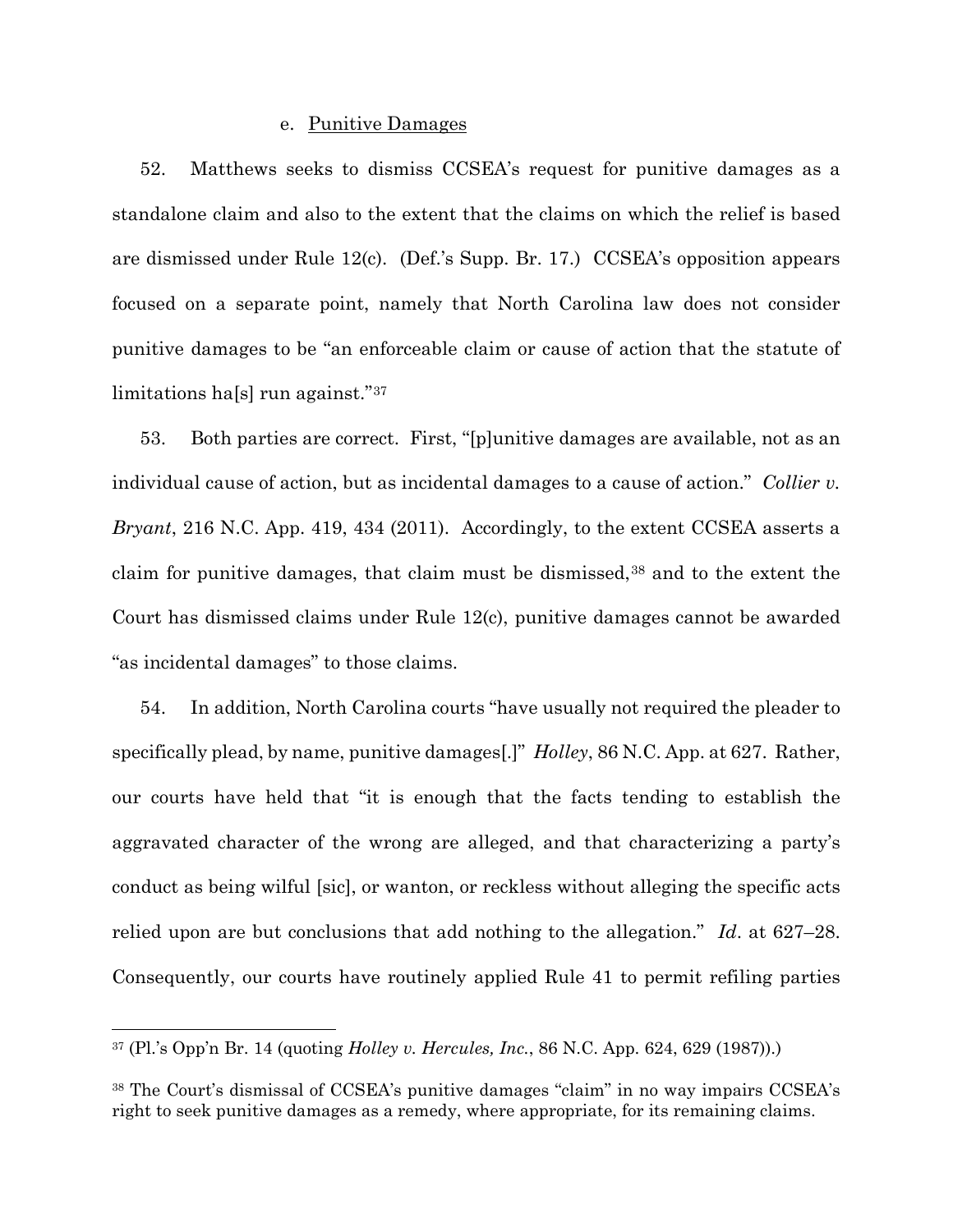who have previously pleaded facts showing willful, wanton, or reckless conduct to plead such facts in greater detail or with further characterization upon refiling. *See, e.g.*, *Staley*, 134 N.C. App. at 298–300 (applying Rule 41 to permit a newly pleaded request for punitive damages to survive because the underlying claim was pleaded in the first action); *Holley*, 86 N.C. App. at 628 (same). Because CCSEA pleaded facts in the 2015 Complaint permitting a factfinder to conclude that Matthews engaged in willful, wanton, or reckless conduct, the Court concludes that CCSEA's request for punitive damages in this action is not barred under Rule 41.

- B. CCSEA's Motion for Judgment on the Pleadings
	- 1. Matthews' First and Third Counterclaims for Set-Off/Recoupment for Breach of Contract and Violation of the Wage and Hour Act
- 55. CCSEA challenges four counterclaims Matthews has asserted in the Second

Action for set-off or recoupment that were also pleaded in the First Action. The Court addressed the distinctions between set-off and recoupment in the First Action as follows:

"the terms 'offset,' or 'set-off' as it is also known, and 'recoupment' are distinct remedies with distinct legal definitions." *Mikels v. Unique Tool & Mfg. Co.*, No. 5:06CV32, 2007 U.S. Dist. LEXIS 91814, at \*66 n.7 (W.D.N.C. Dec. 3, 2007) (internal citation omitted). Set-off is defined as "[a] defendant's counterdemand against the plaintiff, *arising out of a transaction independent of the plaintiff's claim*." SETOFF, Black's Law Dictionary (10th ed. 2014) (emphasis added). As a general proposition, a claim for set-off, whether asserted as an affirmative defense or counterclaim, is subject to the applicable statute of limitations. *Perry v. First Citizens Bank & Tr. Co.*, 223 N.C. 642, 644, 27 S.E.2d 636, 637 (1943). Recoupment is defined as a "[r]eduction of a plaintiff's damages because of a demand by the defendant *arising out of the same transaction*." RECOUPMENT, Black's Law Dictionary (10th ed. 2014) (emphasis added). In contrast to set-off, a claim for recoupment is not subject to the otherwise applicable limitations period. *Ken-Lu Enters.,*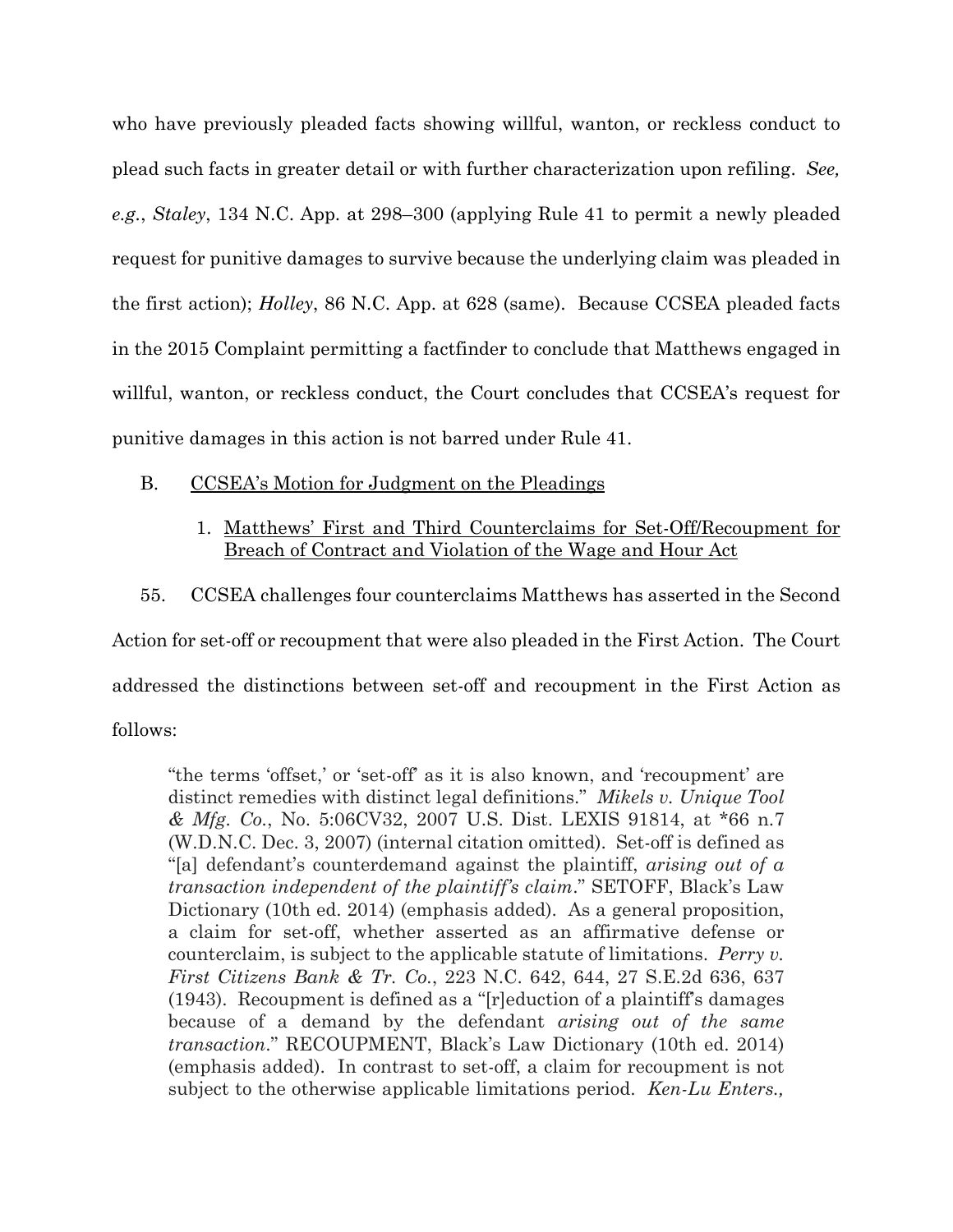*Inc. v. Neal*, 29 N.C. App. 78, 81, 223 S.E.2d 831, 833 (1976) ("[T]he borrowers' counterclaim is in the nature of setoff, not recoupment. As such, it is subject to the statute of limitations.").

*In re Se. Eye Ctr.-Pending Matters*, 2016 NCBC LEXIS 59, at \*21 (N.C. Super. Ct. July 22, 2016). Considering this distinction, the Court concluded in the First Action that Matthews' counterclaims for breach of the Employment Agreement and violation of the Wage and Hour Act were in the nature of recoupment "because they [arose] from the same transactions as CCSEA's claims—i.e., the employment relationship between CCSEA and Dr. Matthews." *Id.* at \*22.

56. In this Second Action, the parties agree that Matthews' first counterclaim for breach of the Employment Agreement and third counterclaim for violation of the North Carolina Wage and Hour Act seek recoupment rather than set-off because they arise from Matthews' employment contract with CCSEA.[39](#page-26-0) The Court agrees, for the same reasons as before.

57. The parties disagree, however, on what follows from that conclusion. CCSEA argues that, because recoupment permits a reduction of damages "arising out of the same transaction," *id*., "any damages that Matthews is able to prove arising out of these claims will only be reductions against damages that CCSEA sustained because of Matthews' breaches of the Employment Agreement[,]" (Pl.'s Supp. Br. 6). CCSEA therefore seeks a declaratory judgment to this effect under Rule 12(c).

<span id="page-26-0"></span><sup>39</sup> (CCSEA's Br. Supp. Mot. J. on Pleadings 5–7 [hereinafter "Pl.'s Supp. Br."], ECF No. 30; Def. Matthews' Br. Resp. and Opp'n to Pl.'s Rule 12(c) Mot. J. on Pleadings 6 [hereinafter "Def.'s Opp'n Br."], ECF No. 43.)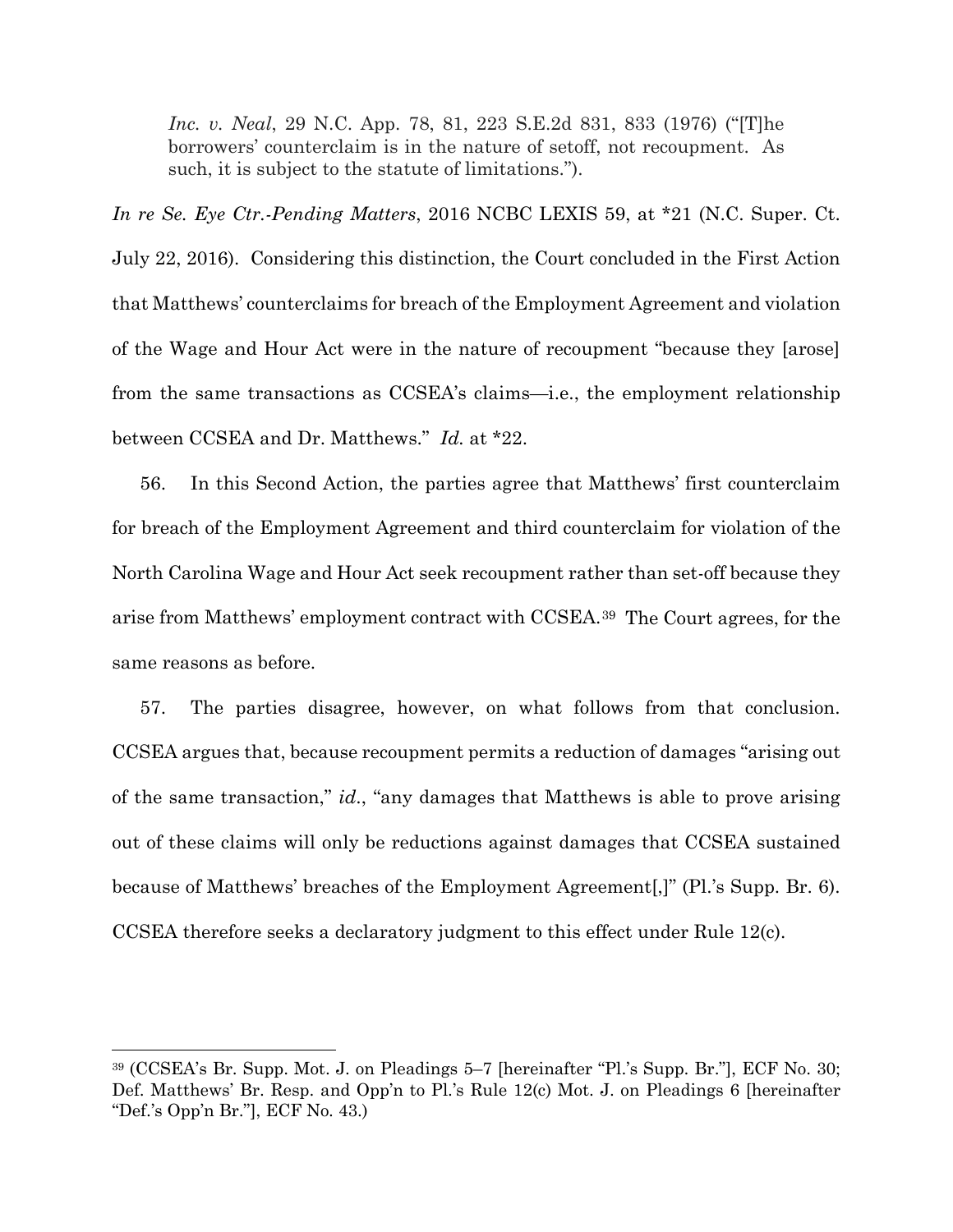58. Matthews argues in opposition that while he agrees that his first and third counterclaims are for recoupment, application of either the "logical relationship test" or the "integrated transaction test" entitles him to reduce all damages awarded on those counterclaims against damages awarded on *any* of CCSEA's claims—including CCSEA's claims for breach of fiduciary duty and constructive fraud—because CCSEA's newly pleaded claims are "inextricably intertwined" with "Matthews taking compensation under the alleged employment contract." (Def.'s Opp'n Br. 6–12.)

59. The Court agrees with CCSEA. To begin, CCSEA's claims for breach of contract and Matthews' first and third counterclaims unquestionably arise from the employment relationship between CCSEA and Matthews. The same cannot be said for CCSEA's breach of fiduciary duty and constructive fraud claims because those claims arise from Matthews' fiduciary duties to CCSEA as an alleged director and officer. Matthews' employment relationship with CCSEA stands separately and independently from Matthews' fiduciary duties. As a result, the Court concludes that any damages Matthews may recover from CCSEA on his first and third counterclaims do not arise out of the same transaction (i.e., his employment relationship with CCSEA) as do CCSEA's claims for breach of fiduciary duty and constructive fraud (his relationship to CCSEA as an alleged officer and director).

60. Matthews' resort to either the "logical relationship test" or the "integrated transaction test" does not change this result. Indeed, those tests have traditionally been applied to determine whether competing contractual claims arise out of the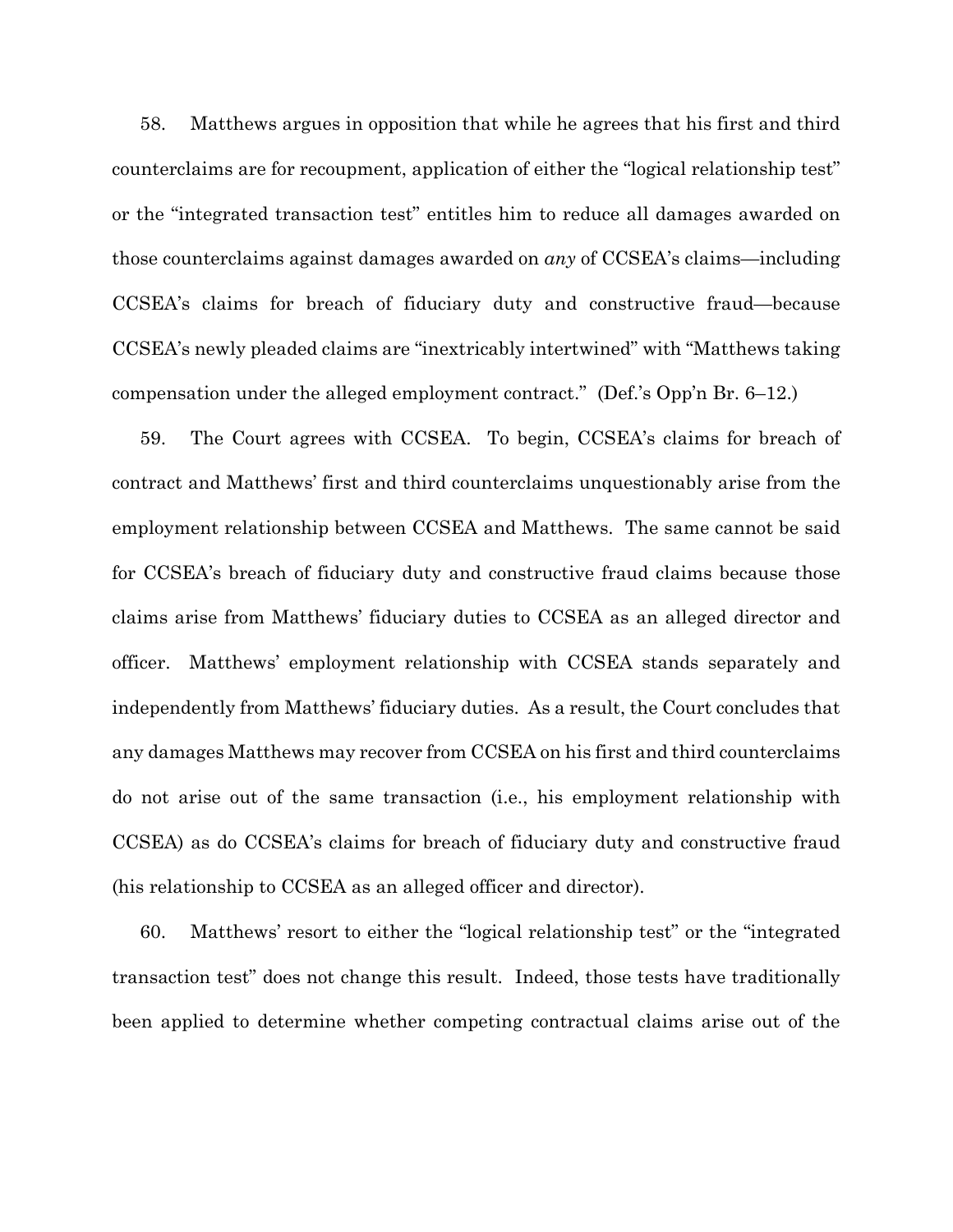same contract[40—](#page-28-0)not, as attempted here, to determine whether contractual and noncontractual claims arise out of the same contract or transaction. Significantly, neither the parties nor the Court have been able to locate a single case where either of these tests has been used to permit a recoupment claim against a non-contractual claim as Matthews urges here.

61. Accordingly, the Court concludes that CCSEA's motion should be granted and a declaratory judgment entered determining that any damages Matthews may recover on his first and third counterclaims may reduce an award of damages that CCSEA may obtain on its breach of contract and Wage and Hour Act claims but not on its other claims.[41](#page-28-1)

<span id="page-28-0"></span><sup>40</sup> The Fourth Circuit has not specifically adopted one test over the other but has offered guidance that "[r]ecoupment is the right of the defendant to have the plaintiff's monetary claim reduced by reason of some claim the defendant has against the plaintiff *arising out of the very contract giving rise to the plaintiff's claim*." *FDIC v. Marine Midland Realty Credit Corp.*, 17 F.3d 715, 722 (4th Cir. 1994) (emphasis added). *See, e.g.*, *In re Thompson*, 182 B.R. 140, 149 (Bankr. E.D. Va. 1995), *aff'd*, 92 F.3d 1182 (4th Cir. 1996) (applying the integrated transaction test to hold that an employee's contractual right to disability benefits, which hinged on routine medical examinations, "represent [ed] a transaction distinct from his [contractual] eligibility for disability benefits" even though both sets of benefits arose from his employment); *Newbery Corp. v. Fireman's Fund Ins. Co.*, 95 F.3d 1392, 1402–03 (9th Cir. 1996) (using the logical relationship test to affirm the award of recoupment to a creditor defendant when a debtor plaintiff breached a contract against the creditor defendant and a later agreement between the parties specifically incorporated by reference the breached contract).

<span id="page-28-1"></span><sup>41</sup> The parties have also advanced alternative arguments should the first and third counterclaims be deemed for set-off rather than recoupment. In that event, CCSEA argues that the claims are time-barred because they were pleaded for the first time more than three years after the claims accrued on 19 July 2012, the date CCSEA contends that Matthews' compensation claim ripened. (CCSEA's Reply Br. Supp. Mot. J. on Pleadings 3, ECF No. 53.) Matthews argues in opposition that the claims are timely because the "pleadings do not contain any dates which establish that the date(s) upon which the compensation and benefits due to be paid to Matthews were all necessarily" three years before he filed his counterclaims in the original action. (Def.'s. Opp'n Br. 6.) The Court need not resolve these alternative arguments in light of the Court's conclusion that the counterclaims are in the nature of recoupment.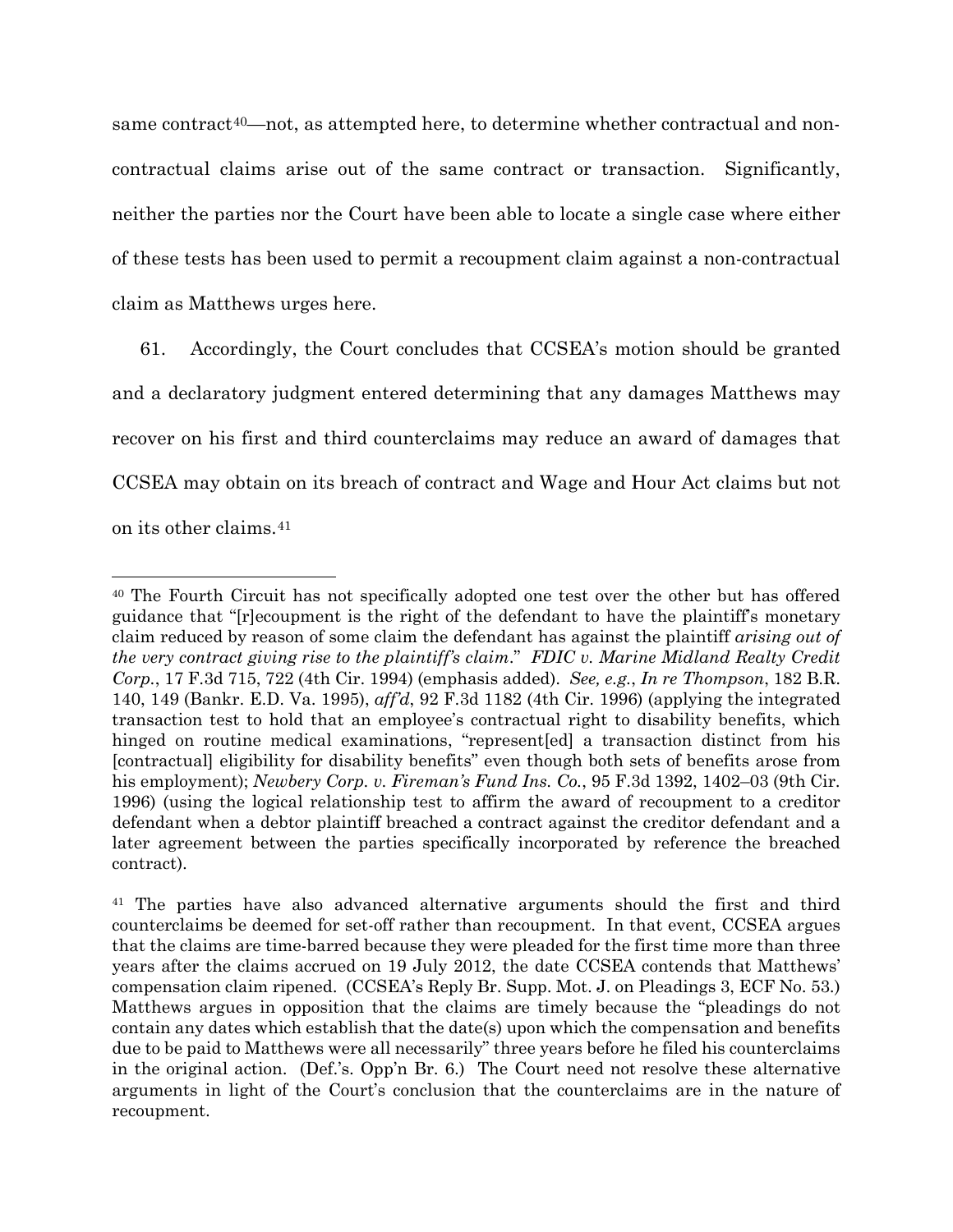# 2. Matthews' Counterclaim for Set-Off/Recoupment for Failure to Make Distributions in Compliance with N.C.G.S. § 55-6-40

62. Through his second counterclaim, Matthews contends that CCSEA violated N.C.G.S. § 55-6-40 by distributing funds to Epes without making corresponding proportional distributions to Matthews. Matthews seeks damages from CCSEA as set-off or recoupment in the amount of his proportional share of dividends that were paid to Epes but not to Matthews, plus attorneys' fees and other expenses. In addition to his statutory claim, Matthews seeks payment of his share of unpaid dividends under "General Principals [sic] of Equity." (2021 Am. Countercl. ¶¶ 31–36.) CCSEA moves to dismiss, contending first that the statutory claim is time-barred as to distributions made on or after 8 January 2013, and second, that Matthews has failed to allege facts entitling him to the payment of dividends on either statutory or equitable grounds.

### a. Statute of Limitations

63. CCSEA argues that because Matthews' counterclaim was filed as part of his amended counterclaims in the First Action on 8 January 2016, the claim should be deemed time-barred to the extent it is based on the alleged nonpayment of dividends that occurred more than three years prior to that date.<sup>[42](#page-29-0)</sup> In opposition, Matthews argues that the tolling date is 20 August 2015, the date the counterclaims were originally filed, so that the counterclaim reaches conduct occurring on or after 20 August 2012. (Def.'s Opp'n Br. 12–13.) The Court agrees with Matthews.

<span id="page-29-0"></span><sup>&</sup>lt;sup>42</sup> (Pl.'s Supp. Br. 7–10 (citing N.C.G.S. § 1-52 as the applicable statute of limitations).)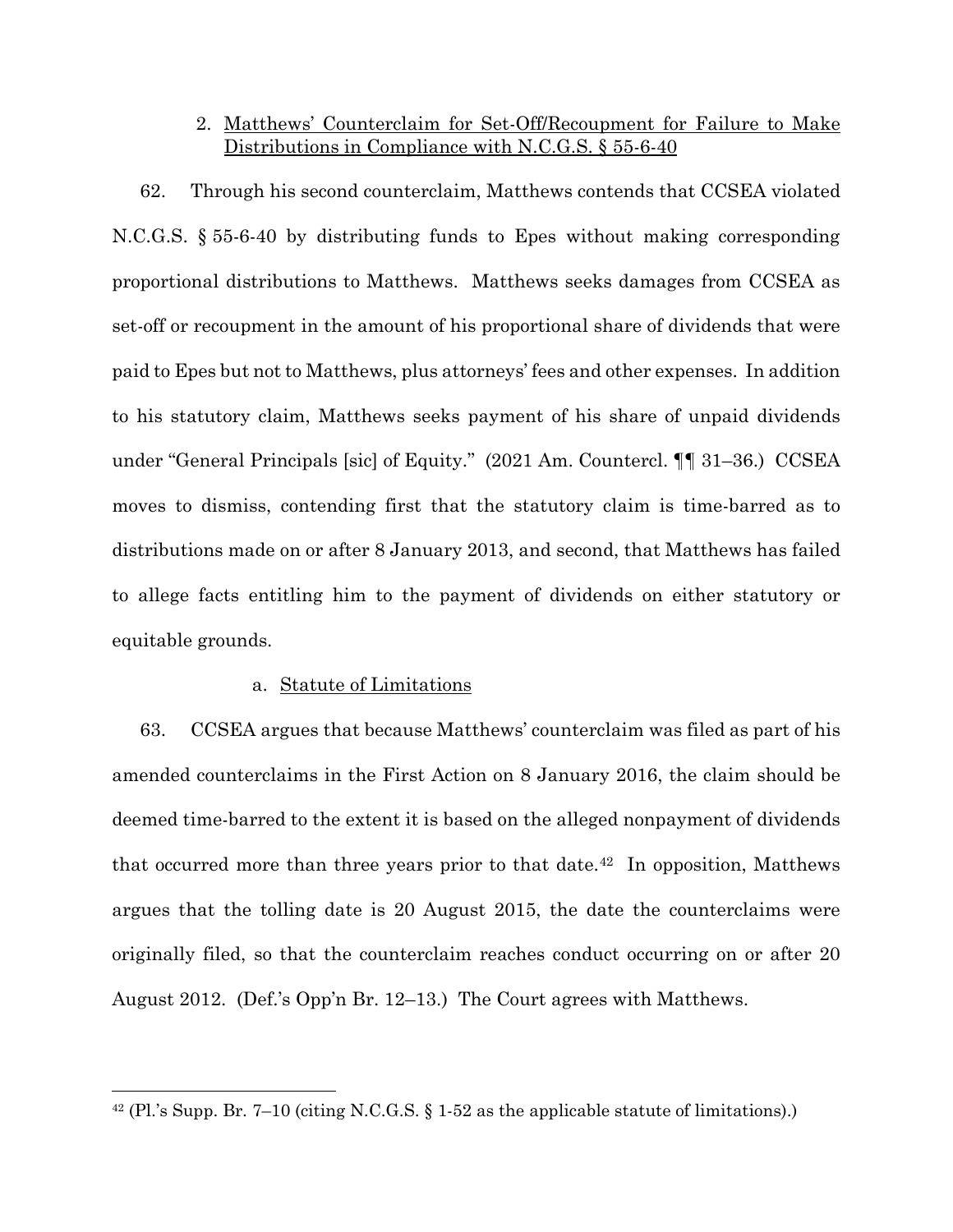64. Matthews filed a counterclaim in the First Action on 20 August 2015 seeking a set-off of all distributions made to Epes in violation of section 55-6-40 against any damages Matthews was found to owe to CCSEA. (2015 Countercl. ¶¶ 24–30.) Although Matthews' initial counterclaim focused on CCSEA's payment of distributions to Epes without Matthews' "knowledge, consent, and/or approval," (2015 Countercl. ¶ 26), and the amended counterclaim is focused on CCSEA's failure to pay Matthews his proportional share of the dividends paid to Epes, the Court concludes that Matthews tolled the statute of limitations on his section 55-6-40 counterclaims when he invoked that section in the First Action. Matthews' subsequent withdrawal of counterclaims on 8 January 2016 does not change this result, particularly because he expressly excepted his "defense/counterclaims of Setoff/Offset." (Def.'s Notice of Withdrawal of 2015 Countercl. 3.)

#### b. Whether the Claim Fails as a Matter of Law

65. Apart from statute of limitations grounds, CCSEA contends that Matthews' counterclaims must be dismissed because they are inadequately pleaded under both section 55-6-40 and the equitable principles established in *Steele v. Locke Cotton Mills Co.*, 231 N.C. 636 (1950), and *Gaines v. Long Mfg. Co.*, 234 N.C. 331 (1951). (Pl.'s Supp. Br. 7–10.) On this ground CCSEA fares better.

66. Section 55-6-40 permits a corporation to "make distributions to its shareholders subject to restriction by the articles of incorporation and the limitation in subsection (c)." N.C.G.S.  $\S$  55-6-40(a). Subsection (c) in turn provides that:

(c) No distribution may be made if, after giving it effect: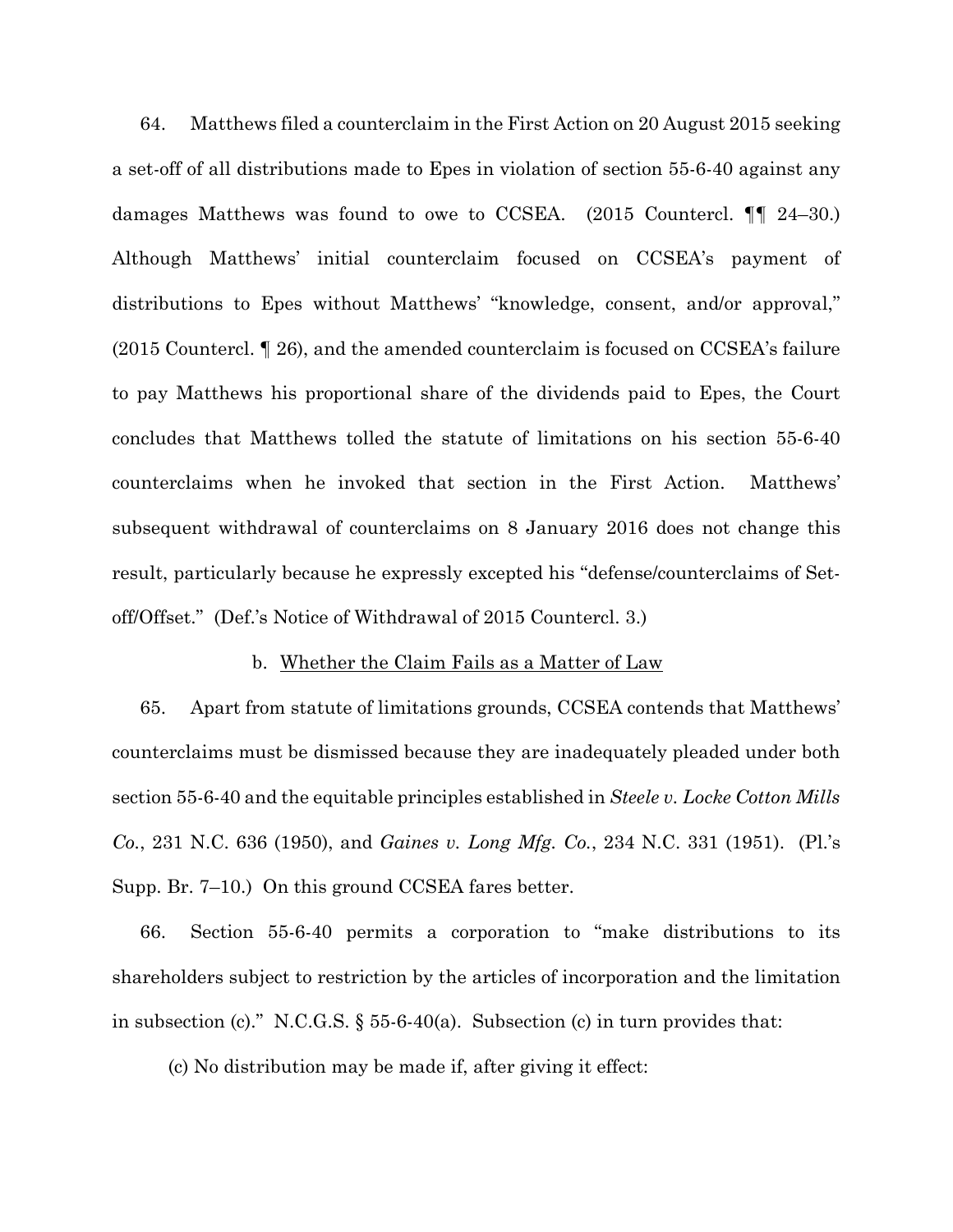(1) The corporation would not be able to pay its debts as they become due in the usual course of business; or

(2) The corporation's total assets would be less than the sum of its total liabilities plus (unless the articles of incorporation permit otherwise) the amount that would be needed, if the corporation were to be dissolved at the time of the distribution, to satisfy the preferential rights upon dissolution of shareholders whose preferential rights are superior to those receiving the distribution.

N.C.G.S. § 55-6-40(c). Subsection (c) therefore prohibits an insolvent corporation from making distributions to its shareholders. *See, e.g.*, N.C.G.S. § 39-23.2(a)–(b) (providing that "[a] debtor is solvent if, at a fair valuation, the sum of the debtor's debts is greater than the sum of the debtor's assets" and "[a] debtor that is generally not paying the debtor's debts as they become due other than as a result of a bona fide dispute is presumed to be insolvent.")

67. CCSEA moves to dismiss Matthews' counterclaim, contending that Matthews has failed to plead that CCSEA was solvent or had a surplus from which it could pay distributions at the time Matthews filed his counterclaim as required under section 55-6-40(c). Matthews responds that he pleaded throughout his amended counterclaims that CCSEA was solvent when it made the challenged distributions to Epes, which Matthews contends is the relevant time period for inquiry under the statute. The Court agrees with CCSEA.

68. Setting aside whether Matthews pleaded that CCSEA was solvent in the past, it remains that Matthews seeks to compel CCSEA to pay a distribution in the future. For such a payment to be permitted, the plain language of section 55-6-40(c) requires that CCSEA be solvent when the distribution is made. However, Matthews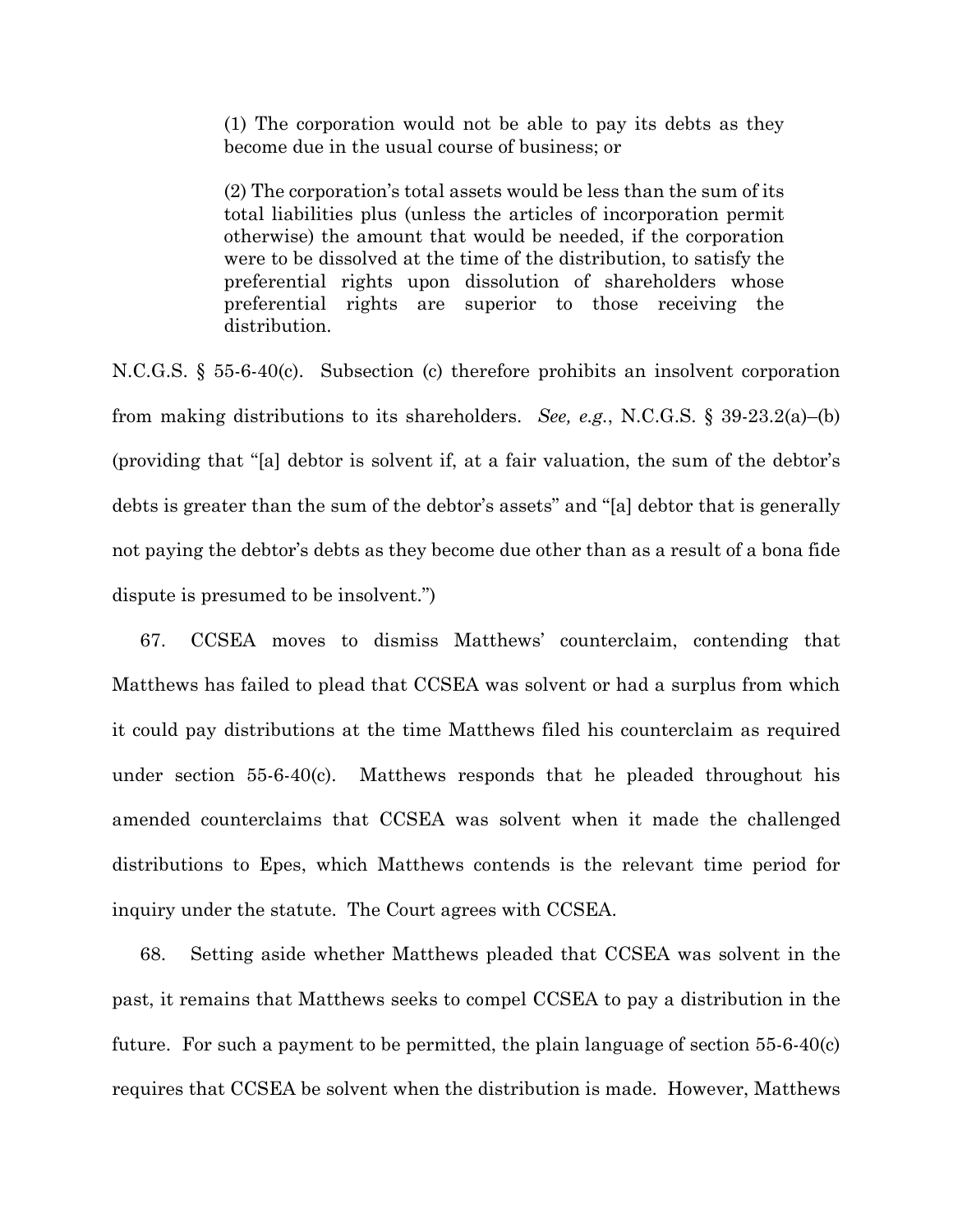did not plead that CCSEA was solvent when the amended counterclaim was filed or that CCSEA would be solvent at the time of any distribution upon entry of final judgment. At most, he has pleaded only that CCSEA was solvent when it distributed funds to Epes. (2021 Am. Countercl. ¶ 32.) That allegation would be relevant if CCSEA sought to recover the distributions paid to Epes in violation of section 55-6- 40(c), but it has no bearing on the claim Matthews has pleaded—that CCSEA must pay him a distribution in the future.

69. Although considering a predecessor statute to section 55-6-40, the Supreme Court of North Carolina has explained why it makes sense that a corporation wishing to distribute funds to shareholders must be solvent at the time the distribution is made—and not at some prior point in time:

Corporate surpluses, like riches, have wings. They are here today, and gone tomorrow. The presence of such a surplus on a particular occasion is not inconsistent with its absence nine months later. Hence, the fact that a corporation has accumulated profits on hand on October 11, 1949, cannot be fairly and reasonably inferred from the specific averment that it possessed such profits on January 1, 1949.

*Steele*, 231 N.C. at 642.

70. Indeed, the Supreme Court concluded in *Steele* that the corporation's solvency was so important that a stockholder wishing to compel a dividend "must allege in his complaint facts disclosing that the corporation has surplus or net profits available for the payment of the dividend . . . when he brings his action[.] *Id*., 231 N.C. at 640. The Supreme Court reiterated this requirement the following year in *Gaines*. *Gaines*, 234 N.C. at 339 (requiring the stockholder to plead that "at the time of the commencement of the action funds were available for the payment of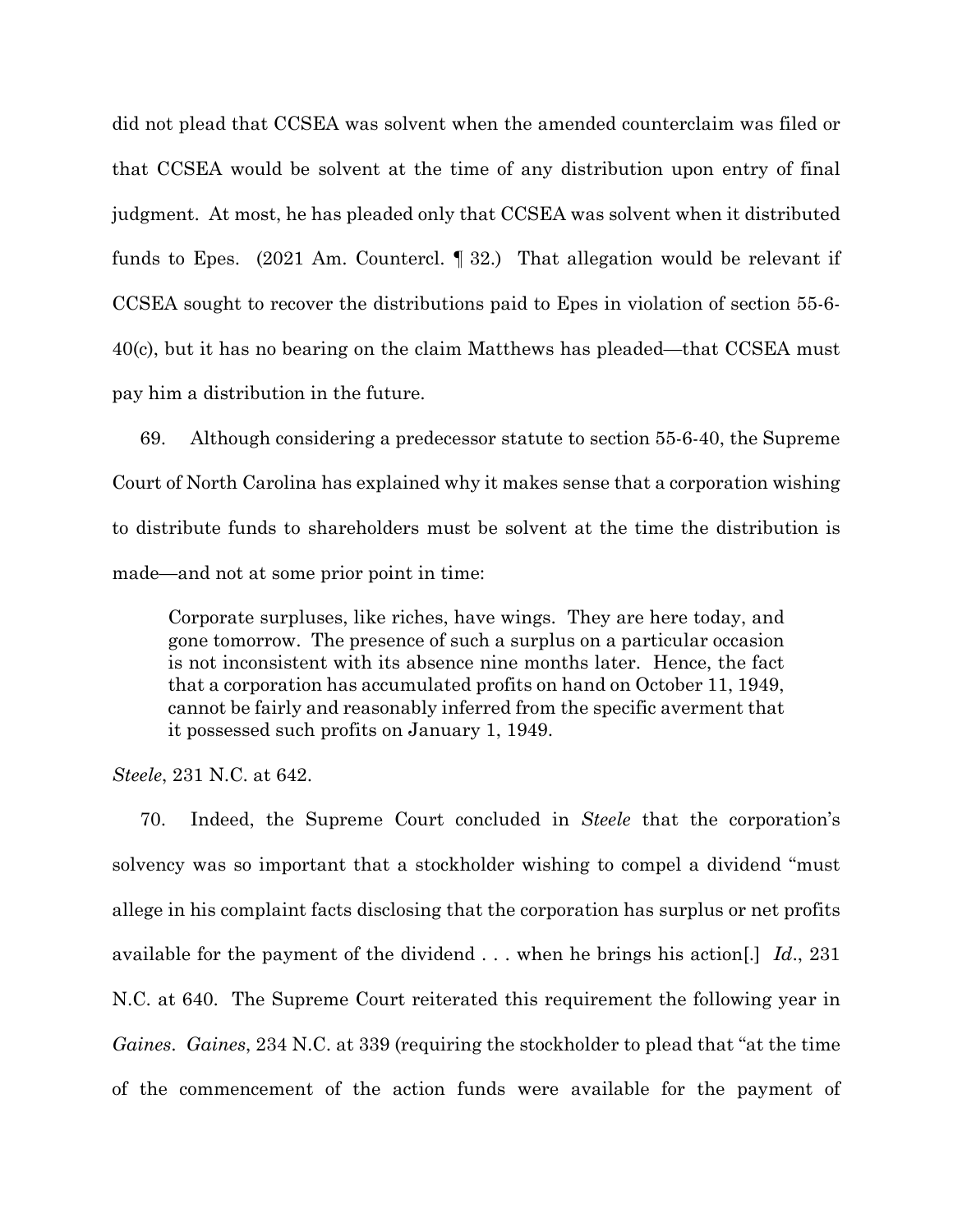dividends[.]"). Although neither case is controlling in applying the later-enacted section 55-6-40, *Steele* and *Gaines* nonetheless provide strong support for the policy judgment embodied in that statute and the Court's interpretation of that section as set forth above.

71. Matthews seeks to avoid this result by resorting to N.C.G.S.  $\S$  55-6-40(k), which provides that "[n]othing in [section 55-6-40] shall impair any rights which a shareholder may have on general principles of equity to compel the payment of dividends." N.C.G.S. § 55-6-40(k). But in light of the holdings and reasoning of *Steele* and *Gaines* and the policy judgment consistent with those decisions reflected in section 55-6-40(c), the Court is not prepared to conclude that section 55-6-40(k) permits the Court to compel an insolvent corporation to pay a dividend to a shareholder when there is no dissolution and winding up process to guarantee fairness to all creditors and shareholders. Accordingly, the Court concludes that Matthews' failure to plead that CCSEA was solvent at the time his counterclaim was filed or would be solvent at the time a distribution would be made is fatal to his claim as pleaded here.

72. For the foregoing reasons, therefore, the Court concludes that CCSEA's Motion should be granted and that Matthews' counterclaim seeking set-off or recoupment for failure to make distributions in compliance with section 55-6-40 should be dismissed.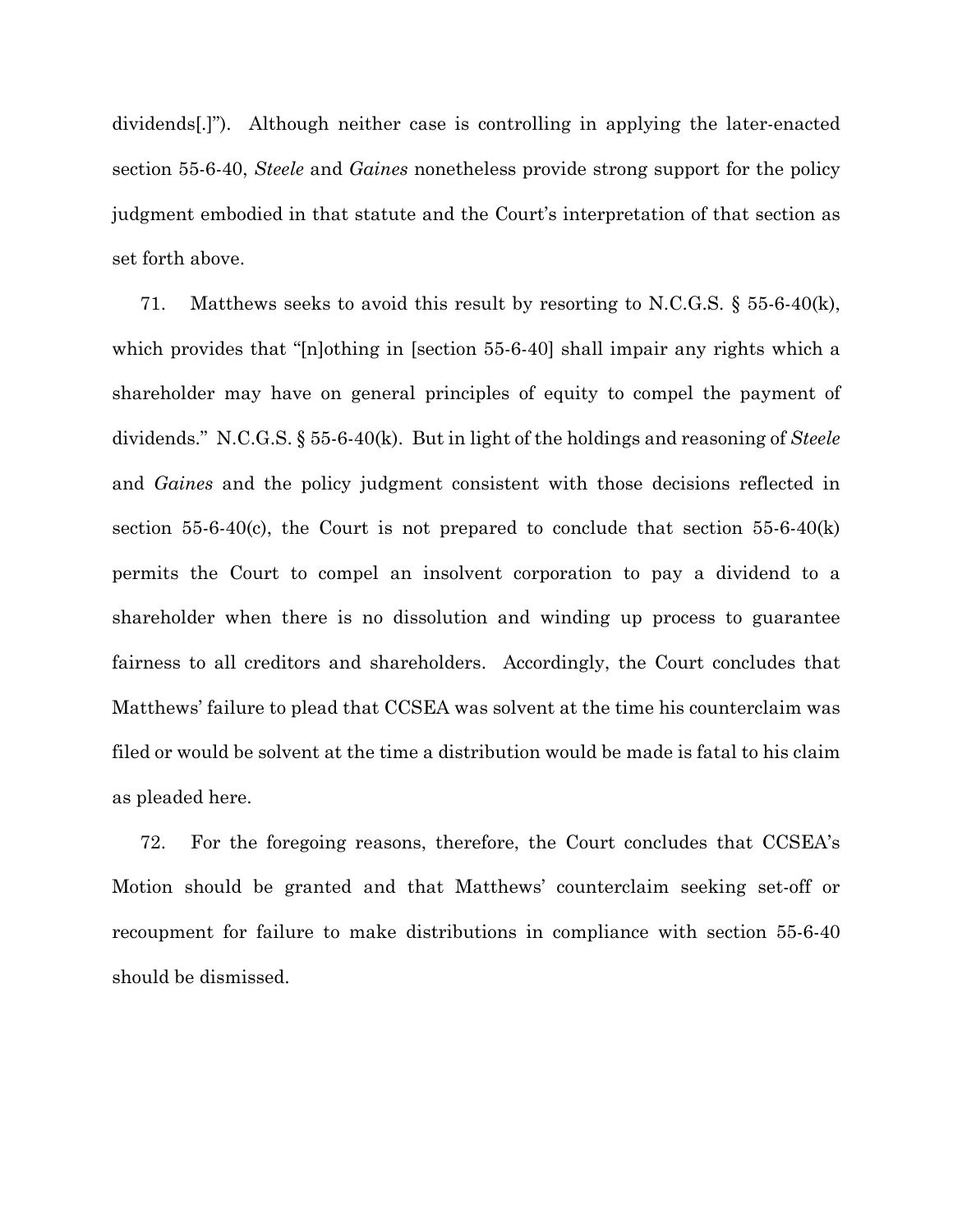## 3. Matthews' Fourth Counterclaim for Set-Off/Recoupment for Violation of N.C.G.S. § 55-12-02

73. In the First Action, Matthews advanced a counterclaim seeking to recover damages for injury to CCSEA's property under N.C.G.S. § 55-12-02, which governs the disposition of assets by CCSEA. (2015 Countercl. ¶¶ 52–56.) The Court dismissed the counterclaim because it accrued to CCSEA, not Matthews, and had been settled and released by the Receiver. *See In re Se. Eye Ctr.-Pending Matters*, 2016 NCBC LEXIS at \*24. Matthews acknowledges that he reasserted this counterclaim in the Second Action "out of an abundance of caution" in response to CCSEA's newly pleaded claims. (Def.'s Opp'n Br. 18.) Nothing has changed since the Court's earlier ruling, so the Court concludes that this counterclaim should be dismissed for the same reasons the Court dismissed the nearly identical counterclaim in the First Action. *See In re Se. Eye Ctr.-Pending Matters*, 2016 NCBC LEXIS 59 at \*24.

### III.

### CONCLUSION

74. **WHEREFORE**, for the reasons set forth above, the Court hereby **GRANTS in part** and **DENIES in part** Matthews' Motion as follows:

> a. Matthews' Motion as to CCSEA's claim for breach of fiduciary duty is hereby **GRANTED** and that claim is hereby dismissed with prejudice to the extent it is based on CCSEA's allegations that Matthews was overcompensated during his employment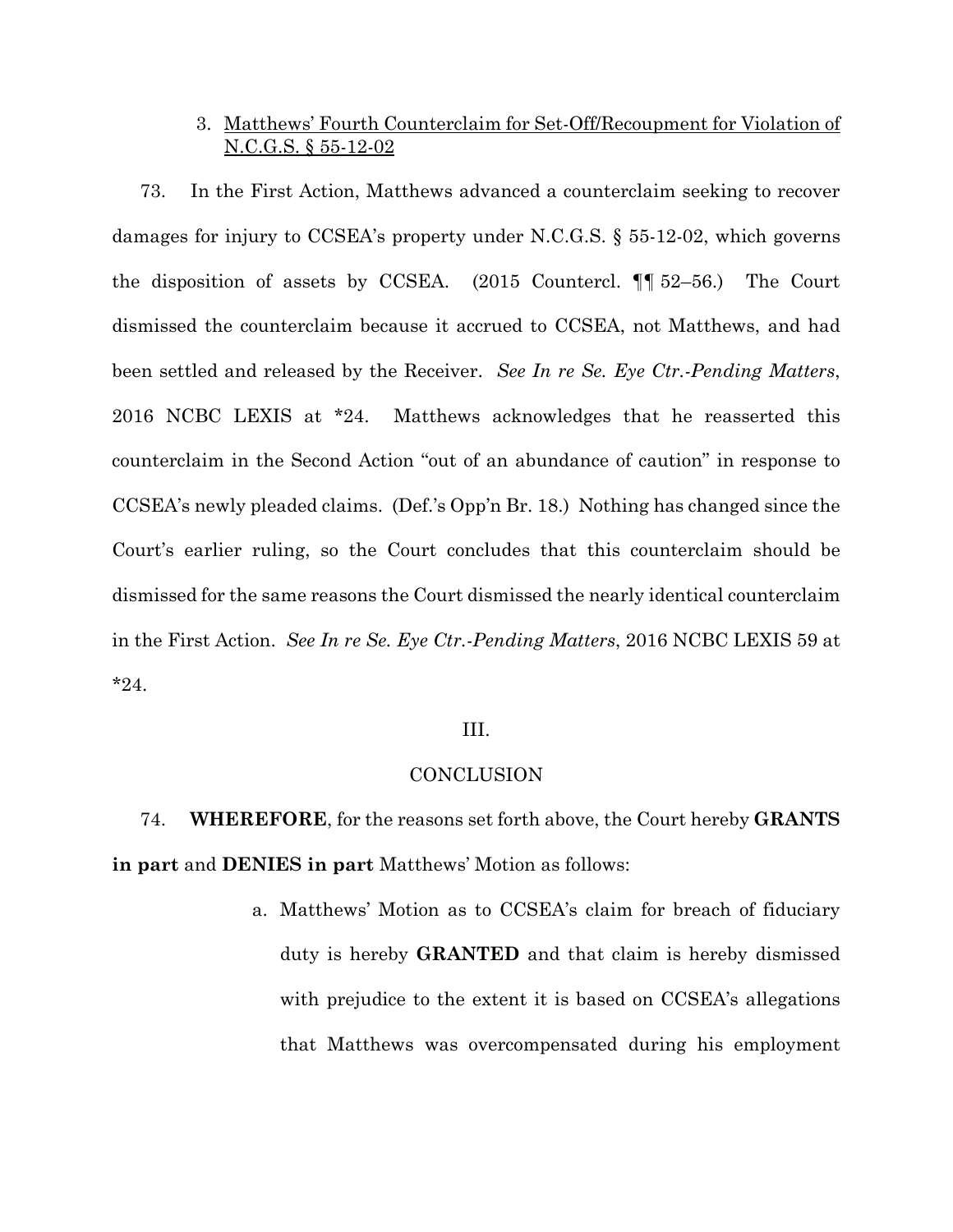with CCSEA, that CCSEA was insolvent during the period of Matthews' employment, or that Matthews mismanaged CCSEA;

- b. Matthews' Motion as to CCSEA's UDTPA claim under section 75- 1.1 is hereby **GRANTED** and that claim is hereby dismissed with prejudice;
- c. Matthews' Motion as to CCSEA's claims for constructive fraud and restitution and disgorgement is hereby **DENIED**.
- d. Matthews' Motion as to CCSEA's purported claim for punitive damages is hereby **GRANTED in part** and that purported claim is hereby dismissed with prejudice to the extent it is pleaded as a standalone claim. Further, to the extent the Court has dismissed claims under Rule 12(c) herein, punitive damages cannot be awarded as incidental damages to those claims. The Court's rulings in no way impair CCSEA's right to seek punitive damages as a remedy, where appropriate, for its remaining claims.

75. The Court hereby **GRANTS in part** and **DENIES in part** CCSEA's Motion as follows:

> a. CCSEA's Motion as to Matthews' counterclaims for setoff/recoupment in connection with CCSEA's claims for breach of the Employment Agreement and violation of the North Carolina Wage and Hour Act is hereby **GRANTED** and the Court therefore determines and declares that (i) Matthews' first counterclaim for